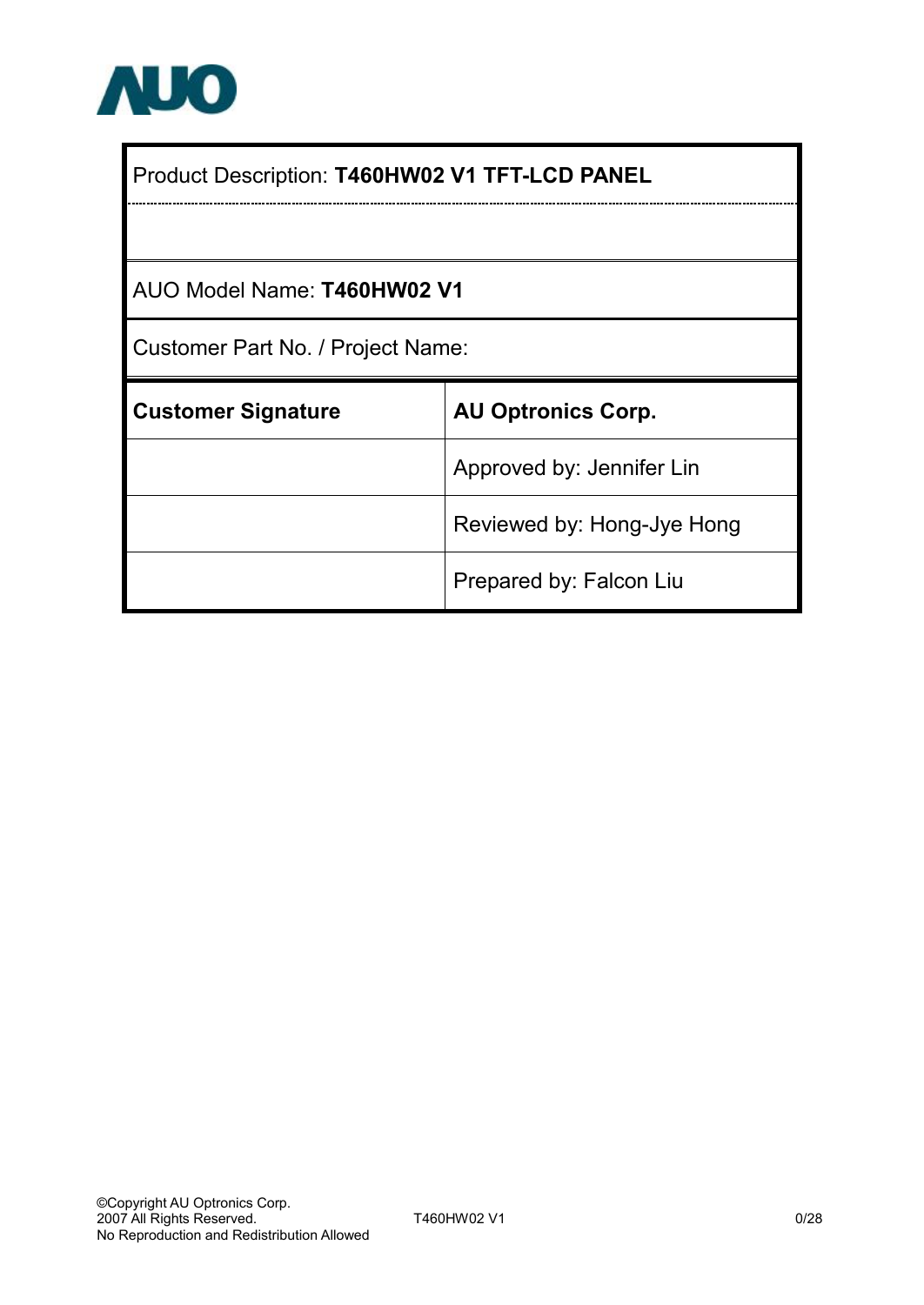

*Document Version: 1.1 Date: 2007/04/09*

**Product Functional Specification** 

**46" Full HD Color TFT-LCD Module Model Name: T460HW02 V1** 

 **(\*) Preliminary Specification () Final Specification**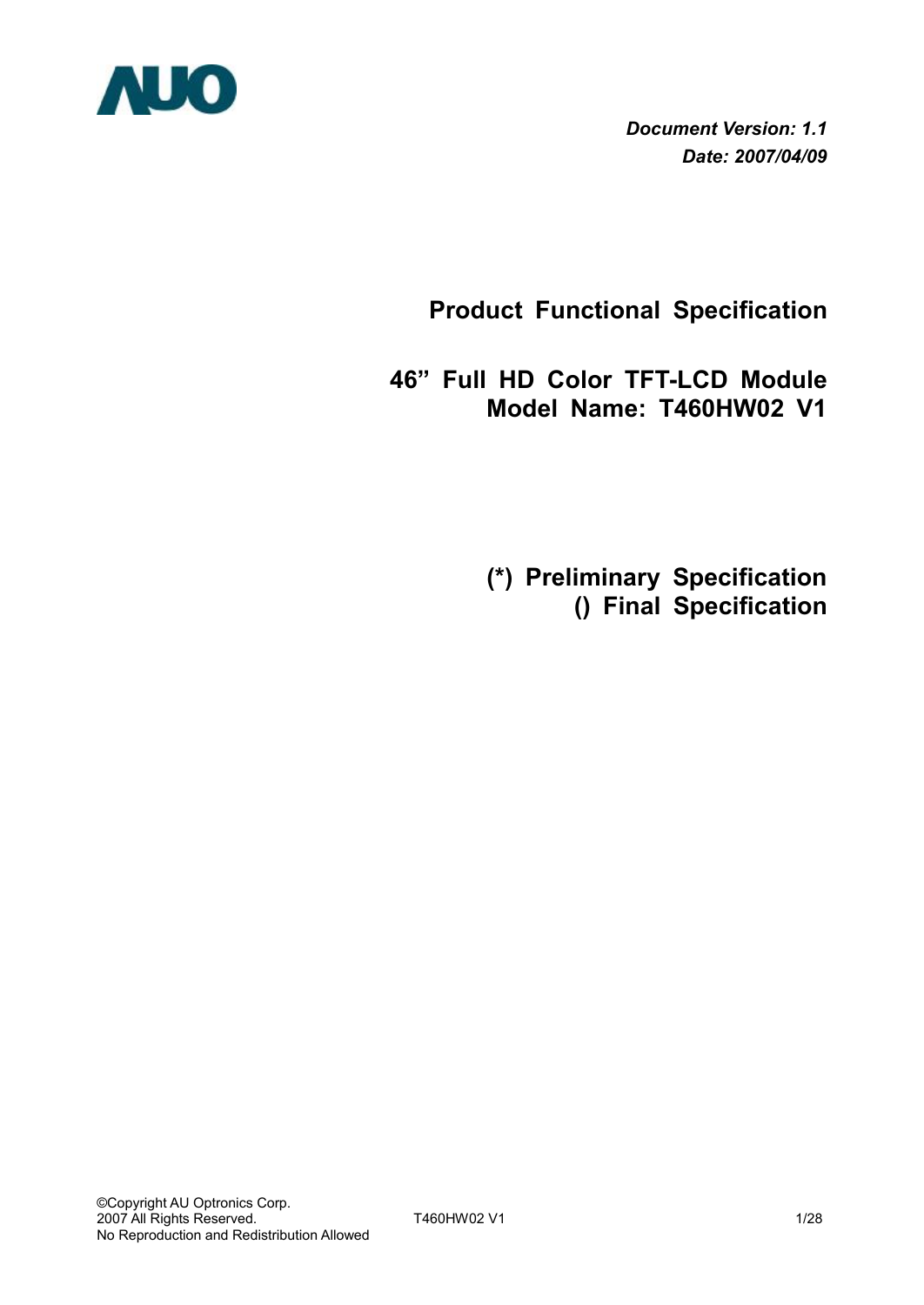

## **Contents**

| No             |                                       |  |  |  |  |  |  |  |  |  |
|----------------|---------------------------------------|--|--|--|--|--|--|--|--|--|
|                | <b>CONTENTS</b>                       |  |  |  |  |  |  |  |  |  |
|                | <b>RECORD OF REVISIONS</b>            |  |  |  |  |  |  |  |  |  |
| $\overline{1}$ | <b>GENERAL DESCRIPTION</b>            |  |  |  |  |  |  |  |  |  |
| $\overline{2}$ | ABSOLUTE MAXIMUM RATINGS              |  |  |  |  |  |  |  |  |  |
| 3              | ELECTRICAL SPECIFICATION              |  |  |  |  |  |  |  |  |  |
| $3 - 1$        | ELECTRIACL CHARACTERISTICS            |  |  |  |  |  |  |  |  |  |
| $3 - 2$        | <b>INTERFACE CONNECTOR</b>            |  |  |  |  |  |  |  |  |  |
| $3 - 3$        | SIGNAL TIMING SPECIFICATION           |  |  |  |  |  |  |  |  |  |
| $3 - 4$        | <b>SIGNAL TIMING WAVEFORM</b>         |  |  |  |  |  |  |  |  |  |
| $3 - 5$        | <b>COLOR INPUT DATA REFERENCE</b>     |  |  |  |  |  |  |  |  |  |
| $3-6$          | <b>POWER SEQUENCE</b>                 |  |  |  |  |  |  |  |  |  |
| $3 - 7$        | <b>BACK LIGHT POWER SPECIFICATION</b> |  |  |  |  |  |  |  |  |  |
| 4              | <b>OPTICAL SPECIFICATION</b>          |  |  |  |  |  |  |  |  |  |
| 5              | <b>MECHANICAL CHARACTERISTICS</b>     |  |  |  |  |  |  |  |  |  |
| 6              | <b>INTERNATIONAL STANDARD</b>         |  |  |  |  |  |  |  |  |  |
| $\overline{7}$ | <b>PACKING</b>                        |  |  |  |  |  |  |  |  |  |
| 8              | <b>PRECAUTION</b>                     |  |  |  |  |  |  |  |  |  |
|                |                                       |  |  |  |  |  |  |  |  |  |
|                |                                       |  |  |  |  |  |  |  |  |  |
|                |                                       |  |  |  |  |  |  |  |  |  |
|                |                                       |  |  |  |  |  |  |  |  |  |
|                |                                       |  |  |  |  |  |  |  |  |  |
|                |                                       |  |  |  |  |  |  |  |  |  |
|                |                                       |  |  |  |  |  |  |  |  |  |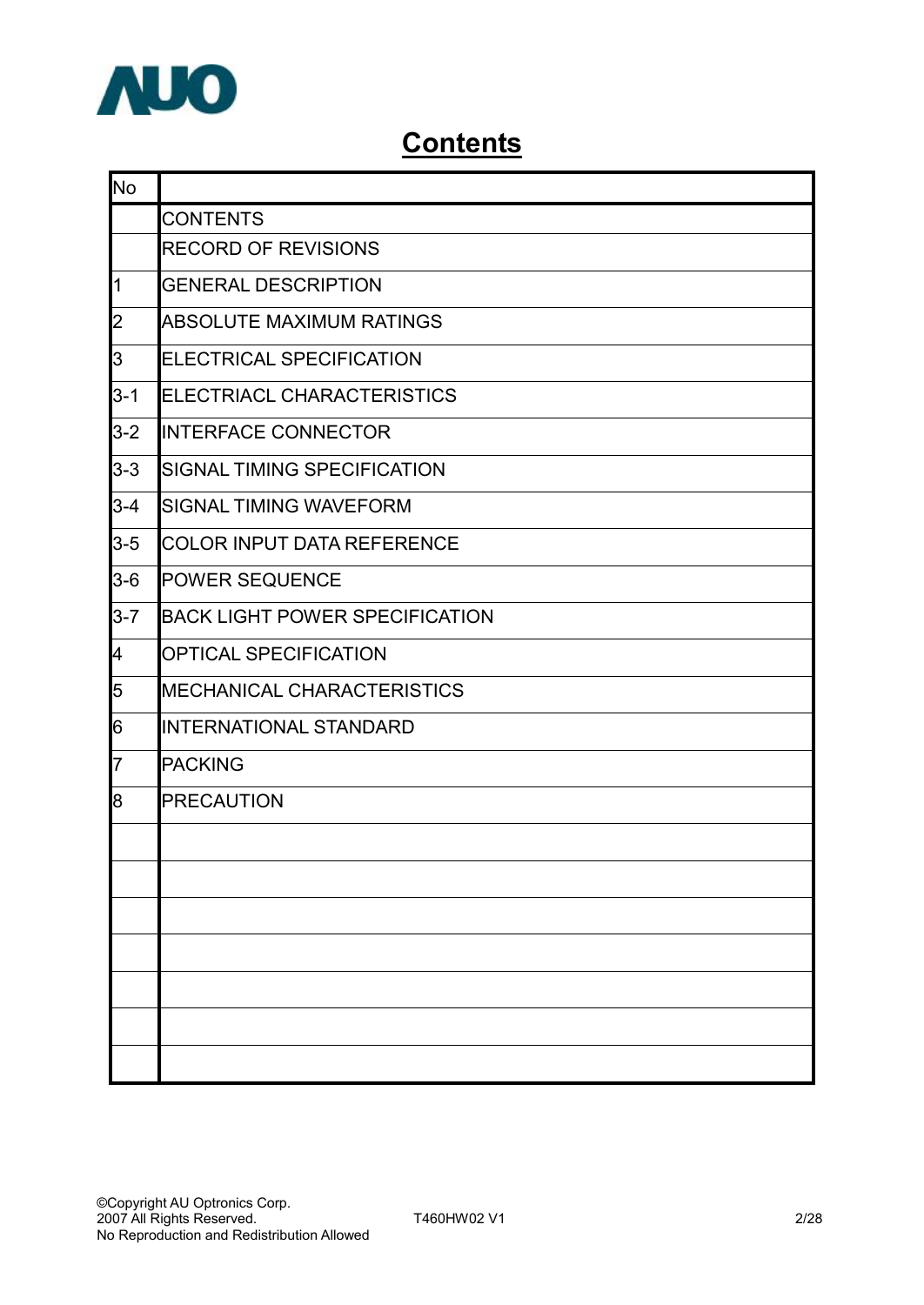

## **Record of Revision**

| Version | Data       | Page. | Old Description                  | New Description                                  | Remark |
|---------|------------|-------|----------------------------------|--------------------------------------------------|--------|
| $1.0\,$ | 2007/03/07 |       | First release                    | N/A                                              | N/A    |
| 1.1     | 2007/04/09 | $\,6$ | $I_{DD} = 1.08A(typ), 1.2A(max)$ | $I_{DD} = 1.35A(typ), 1.5A(max)$                 |        |
|         |            | $\,6$ |                                  | Pc=13W(typ),15.84W(max) Pc=16.2W(typ),19.8W(max) |        |
|         |            |       |                                  |                                                  |        |
|         |            |       |                                  |                                                  |        |
|         |            |       |                                  |                                                  |        |
|         |            |       |                                  |                                                  |        |
|         |            |       |                                  |                                                  |        |
|         |            |       |                                  |                                                  |        |
|         |            |       |                                  |                                                  |        |
|         |            |       |                                  |                                                  |        |
|         |            |       |                                  |                                                  |        |
|         |            |       |                                  |                                                  |        |
|         |            |       |                                  |                                                  |        |
|         |            |       |                                  |                                                  |        |
|         |            |       |                                  |                                                  |        |
|         |            |       |                                  |                                                  |        |
|         |            |       |                                  |                                                  |        |
|         |            |       |                                  |                                                  |        |
|         |            |       |                                  |                                                  |        |
|         |            |       |                                  |                                                  |        |
|         |            |       |                                  |                                                  |        |
|         |            |       |                                  |                                                  |        |
|         |            |       |                                  |                                                  |        |
|         |            |       |                                  |                                                  |        |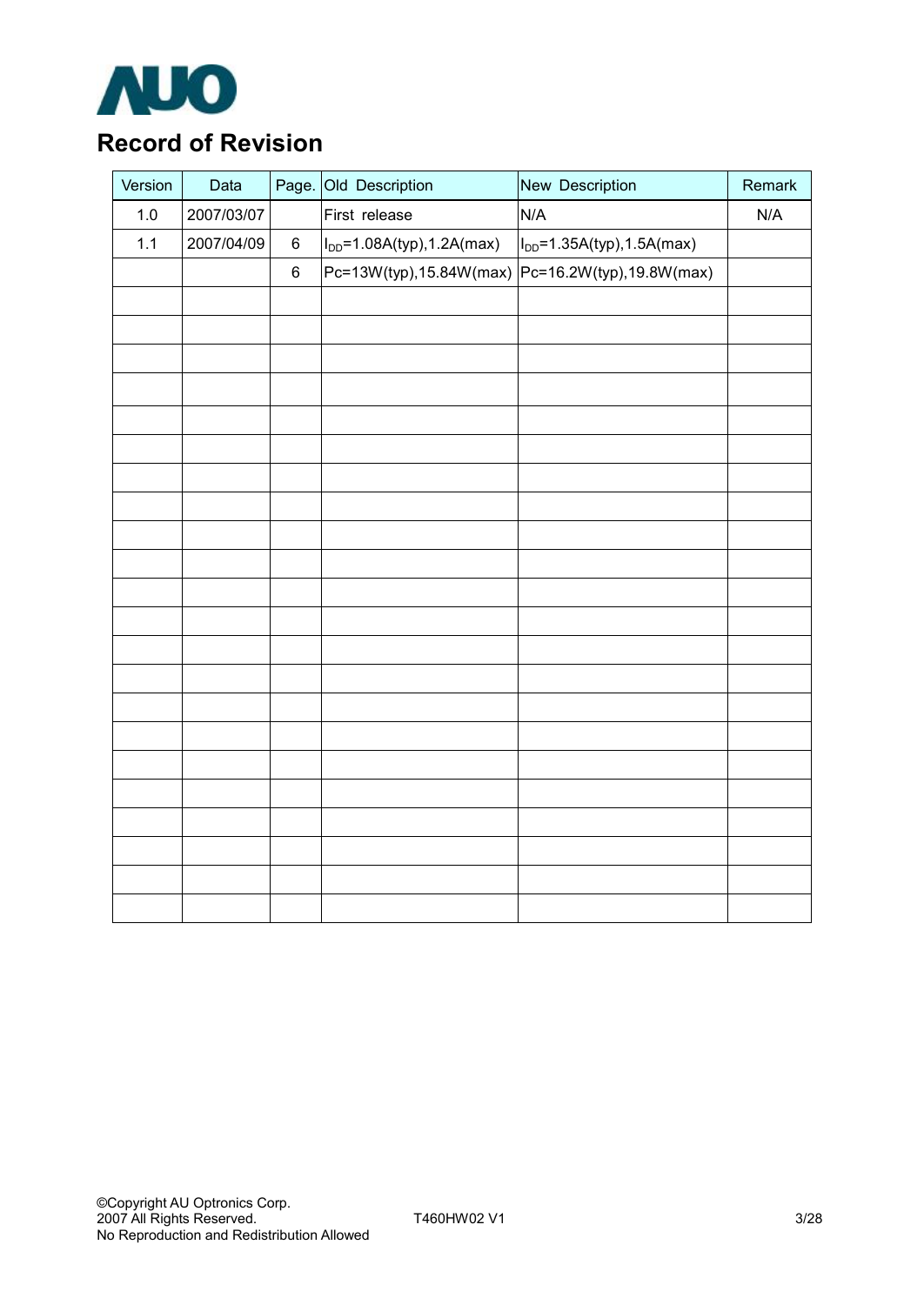

## **1. General Description**

This specification applies to the 46 inch Color TFT-LCD Module T460HW02 V1. This LCD module has a TFT active matrix type liquid crystal panel 1920x1080 pixels, and diagonal size of 46 inch. This module supports Full HD mode (Non-interlace).

Each pixel is divided into Red, Green and Blue sub-pixels or dots which are arranged in vertical stripes. Gray scale or the brightness of the sub-pixel color is determined with a 8-bit gray scale signal for each dot. The T460HW02 V1 has been designed to apply the 8-bit 2 channel LVDS interface method. It is intended to support displays where high brightness, EBU Gamut (72% NTSC), wide viewing angle, and high color depth are very important.

## **\* General Information**

| <b>Items</b>        | Specification                     | Unit          | <b>Note</b>        |
|---------------------|-----------------------------------|---------------|--------------------|
| Active Screen Size  | 46                                | inches        | Diagonal           |
| <b>Display Area</b> | $1018.08(H) \times 572.67(V)$     | mm            |                    |
| lOutline Dimension  | $1083.0$ (H) x 627.0(V) x 50.6(D) | mm            | With Balance Board |
| Driver Element      | a-Si TFT active matrix            |               |                    |
| Display Colors      | 16.7M                             | <b>Colors</b> |                    |
| Color Gamut         | 72                                | $\%$          | <b>NTSC</b>        |
| Number of Pixels    | 1920 x 1080                       | Pixel         |                    |
| Pixel Arrangement   | <b>RGB</b> vertical stripe        |               |                    |
| Display Mode        | Normally Black                    |               |                    |
| Surface Treatment   | AG, 3H                            |               |                    |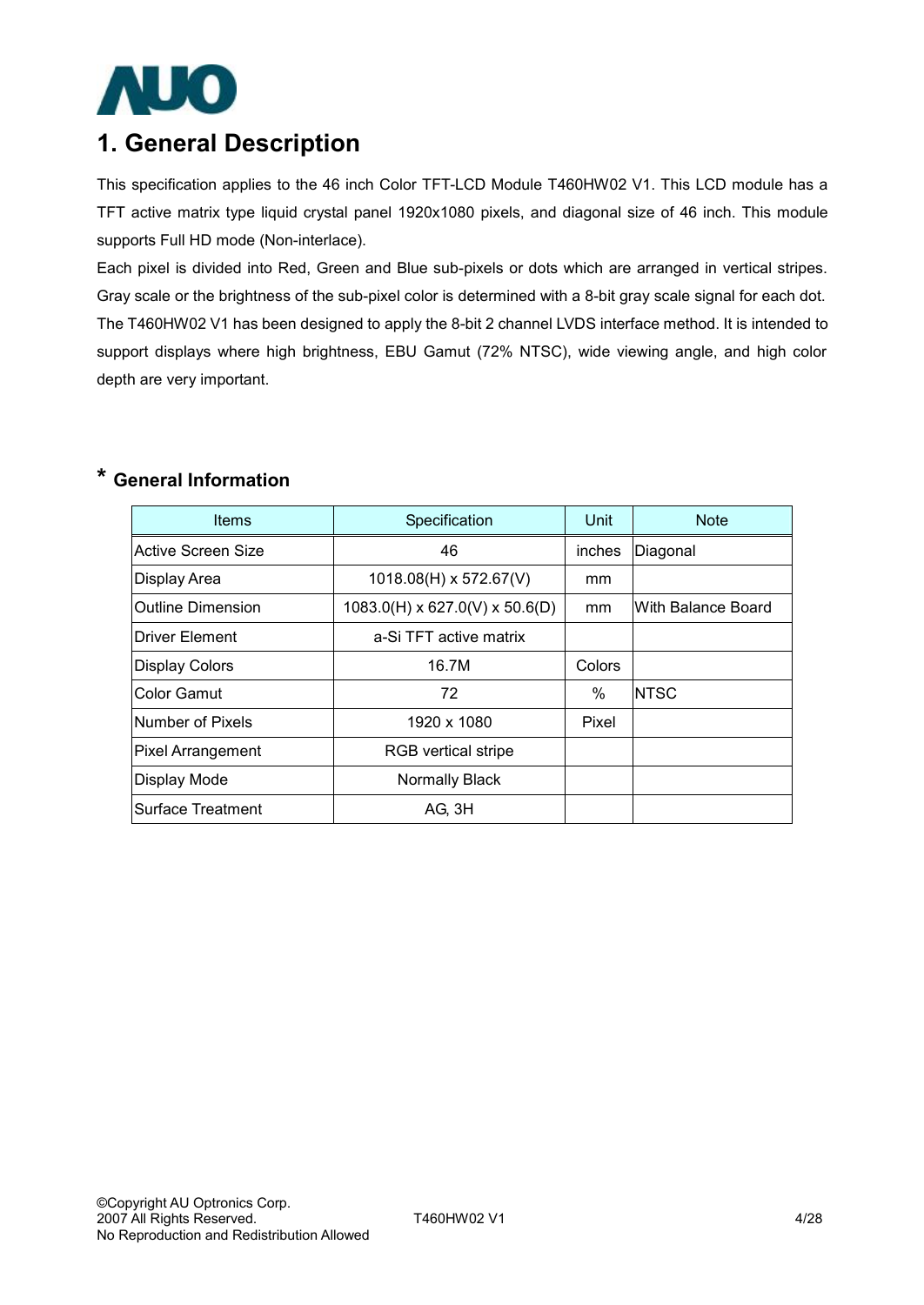

## **2. Absolute Maximum Ratings**

The followings are maximum values which, if exceeded, may cause faulty operation or damage to the unit

| <b>Item</b>                  | Symbol         | Min.   | Max   | Unit        | <b>Note</b>    |
|------------------------------|----------------|--------|-------|-------------|----------------|
| Logic/LCD Drive Voltage      | $V_{DD}$       | $-0.3$ | 14.0  | $V_{DC}$    |                |
| Input Voltage of Signal      | Vin            | $-0.3$ | 3.6   | $V_{DC}$    |                |
| <b>Operating Temperature</b> | <b>TOP</b>     | 0      | $+50$ | $^{\circ}C$ | 2              |
| <b>Operating Humidity</b>    | <b>HOP</b>     | 10     | 90    | %RH         | 2              |
| Storage Temperature          | TST            | $-20$  | $+60$ | $^{\circ}C$ | $\overline{2}$ |
| <b>Storage Humidity</b>      | <b>HST</b>     | 10     | 90    | %RH         | 2              |
| Shock (non-operation)        | $\pm x, \pm y$ |        | 40    | G           | 3              |
| Shock (non-operation)        | ±Ζ             |        | 30    | G           | 3              |
| Vibration (non-operation)    |                |        | 1.5   | G           | 4              |

Note 1: Duration = 50ms

- Note 2: Maximum Wet-Bulb should be 39°C and No condensation.
- Note 3: Sine wave, 11ms, direction: ±x, ±y, ±z (one time each direction)
- Note 4: Wave form: random, vibration level: 1.5G RMS, Bandwidth: 10--300Hz Duration: X, Y, Z 30min (one time each direction)

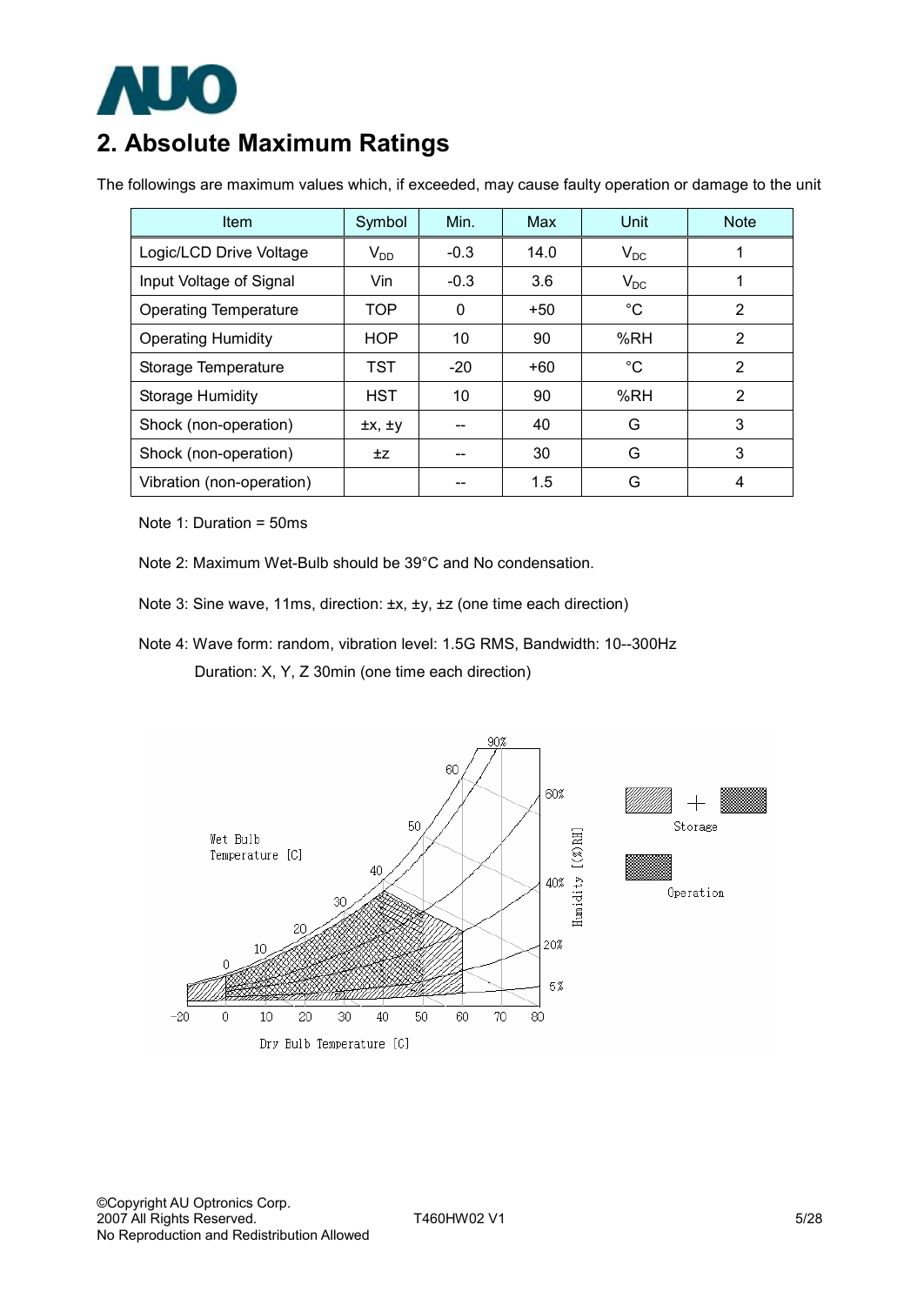

## **3. Electrical Specification**

The T460HW02 requires two power inputs. One is employed to power the LCD electronics and to drive the TFT array and liquid crystal. The second input, which powers the CCFL, is typically generated by an integrate power (I/P) system.

### **3.1 Electrical Characteristics**

|                            | Parameter                          |                  |        | Value |        | <b>Unit</b> | <b>Note</b>    |  |
|----------------------------|------------------------------------|------------------|--------|-------|--------|-------------|----------------|--|
|                            |                                    | Symbol           | Min.   | Typ.  | Max    |             |                |  |
| Power Supply Input Voltage |                                    | $V_{DD}$         | 10.8   | 12    | 13.2   | $V_{DC}$    |                |  |
|                            | Power Supply Input Current         |                  |        | 1.35  | 1.5    | A           | $\mathbf{1}$   |  |
|                            | <b>Power Consumption</b>           |                  |        | 16.2  | 19.8   | Watt        | $\mathbf{1}$   |  |
| Inrush Current             |                                    | <b>I</b> RUSH    | --     | $-$   | 4.5    | A           | 5              |  |
|                            | Differential Input                 |                  |        |       |        |             |                |  |
|                            | <b>High Threshold</b>              | V <sub>TH</sub>  |        |       | $+100$ | $mv_{DC}$   | 4              |  |
|                            | Voltage                            |                  |        |       |        |             |                |  |
| <b>LVDS</b>                | Differential Input                 |                  |        |       |        | $mV_{DC}$   |                |  |
| Interface                  | Low Threshold                      | $V_{TL}$         | $-100$ |       |        |             | 4              |  |
|                            | Voltage                            |                  |        |       |        |             |                |  |
|                            | Common Input                       |                  | 1.10   | 1.25  | 1.40   |             |                |  |
|                            | Voltage                            | $V_{\text{CIM}}$ |        |       |        | $V_{DC}$    |                |  |
|                            | Input High                         | V <sub>IH</sub>  | 2.4    |       | 3.3    |             |                |  |
| <b>CMOS</b>                | <b>Threshold Voltage</b>           | (High)           |        |       |        | $V_{DC}$    |                |  |
| Interface                  | Input Low                          | $V_{IL}$         | 0      |       | 0.7    |             |                |  |
|                            | Threshold Voltage                  | (Low)            |        |       |        | $V_{DC}$    |                |  |
|                            | Backlight Power Consumption (ref.) | $P_{BL}$         |        | 210   |        | Watt        | $\overline{2}$ |  |
| Life Time                  |                                    |                  | 50000  | --    |        | Hours       | 3              |  |

The performance of the Lamp in LCD panel, for example life time or brightness, is extremely influenced by the characteristics of the balance board and I/P board. All the parameters should be carefully designed as not to produce too much leakage current from high-voltage output. While design or order balance board, please make sure unwanted lighting caused by the mismatch of the lamp and balance board (no lighting, flicker, etc) never occurs. After confirmation, the LCD Panel should be operated in the same condition as installed in your instrument.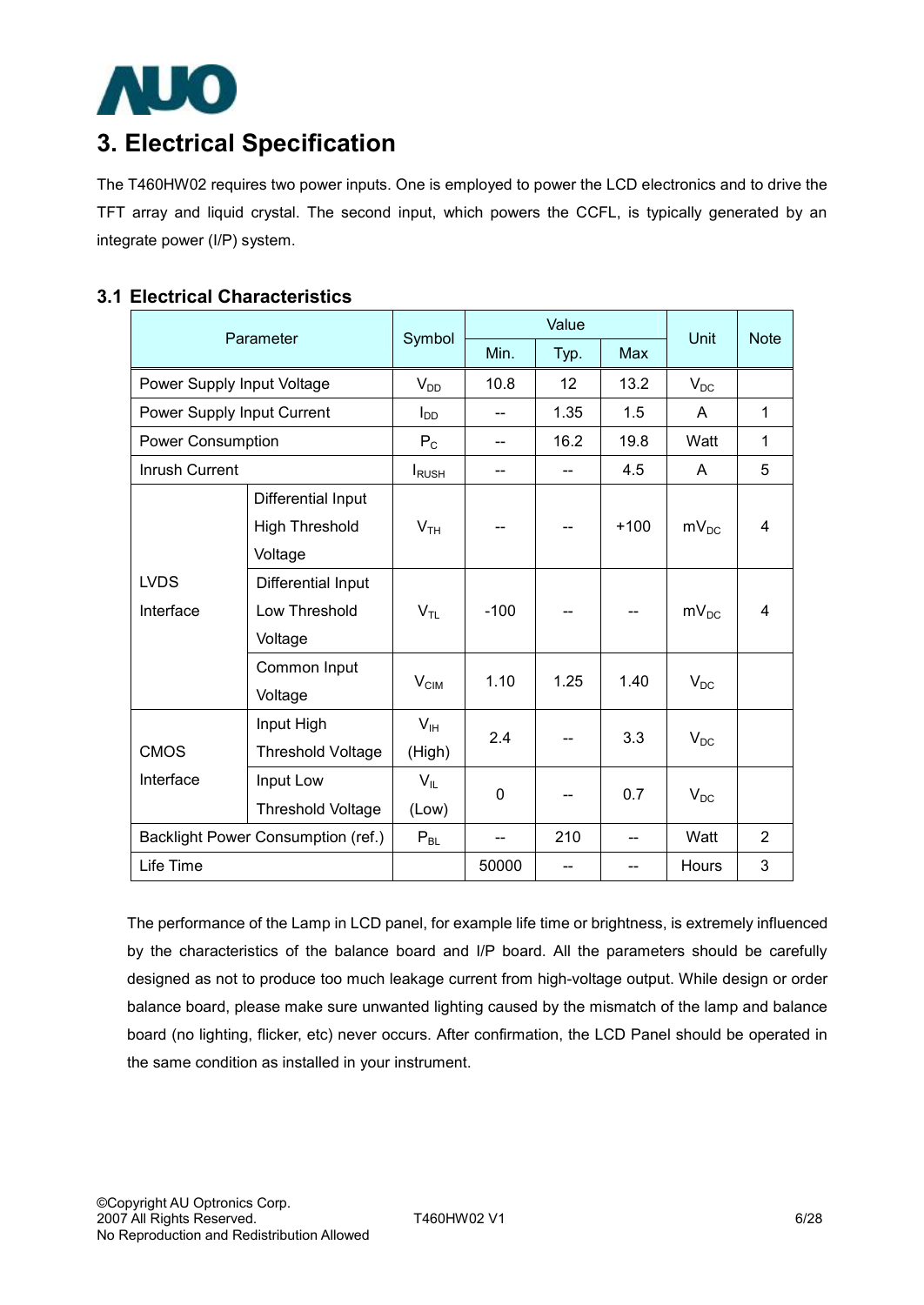

Do not attach a conducting tape to lamp connecting wire. If the lamp wire attach to conducting tape, TFT-LCD Module has a low luminance and the inverter has abnormal action, because leakage current occurs between lamp wire and conducting tape.

The relative humidity must not exceed 80% non-condensing at temperatures of 40°C or less. At temperatures greater than 40°C the wet bulb temperature must not exceed 39°C. When operate at low temperatures, the brightness of CCFL will drop and the lifetime of CCFL will be reduced.

#### **Note:**

- **1.**  $V_{DD}$ =12.0V, f<sub>V</sub>=60Hz, fcLk=81.5Mhz, 25°C,  $V_{DD}$  duration time=400µs, test pattern: white pattern
- **2.** The backlight power consumption shown above is tested by lamp current  $I_1 = 6.0$ mA.
- **3.** The life is determined as the time at which luminance of the lamp is 50% compared to that of initial value at the typical lamp current on condition of continuous operating at 25±2°C.
- **4.** V<sub>CIM</sub>=1.25V



**Figure: LVDS Differential Voltage** 

**5.** Measurement condition: rising time=400µs

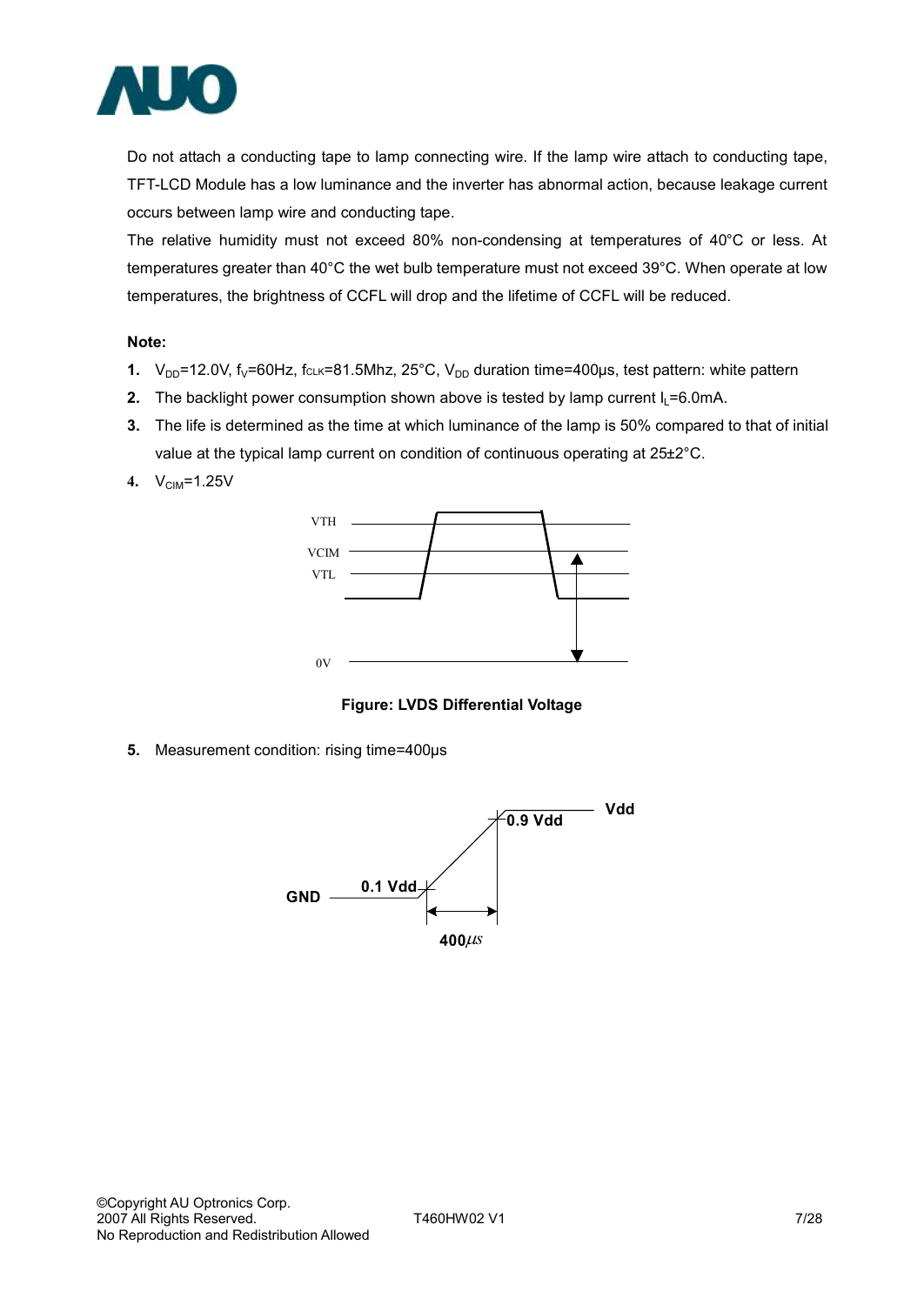

### **3.2 Interface Connections**

- LCD connector: FI-RE51S-HF (JAE) or equivalent
- $\bullet$  Mating connector: FI-RE51S-HL (JAE) or equivalent

| PIN#           | <b>Signal Name</b> | Description                              |
|----------------|--------------------|------------------------------------------|
| 1              | $V_{DD}$           | 12V power supply                         |
| $\overline{2}$ | $V_{DD}$           | 12V power supply                         |
| 3              | $V_{DD}$           | 12V power supply                         |
| $\overline{4}$ | $V_{DD}$           | 12V power supply                         |
| 5              | $V_{DD}$           | 12V power supply                         |
| 6              | <b>GND</b>         | Ground                                   |
| $\overline{7}$ | <b>GND</b>         | Ground                                   |
| 8              | <b>GND</b>         | Ground                                   |
| 9              | <b>GND</b>         | Ground                                   |
| 10             | RO 0-              | Negative(-) LVDS differential data input |
| 11             | RO_0+              | Positive(+) LVDS differential data input |
| 12             | RO_1-              | Negative(-) LVDS differential data input |
| 13             | $RO_1+$            | Positive(+) LVDS differential data input |
| 14             | RO 2-              | Negative(-) LVDS differential data input |
| 15             | $RO_2+$            | Positive(+) LVDS differential data input |
| 16             | <b>GND</b>         | Ground                                   |
| 17             | RO_CLK-            | Clock Signal(-)                          |
| 18             | RO CLK+            | Clock Signal(+)                          |
| 19             | <b>GND</b>         | Ground                                   |
| 20             | RO_3-              | Negative(-) LVDS differential data input |
| 21             | $RO_3+$            | Positive(+) LVDS differential data input |
| 22             | <b>NC</b>          | No connection                            |
| 23             | <b>NC</b>          | No connection                            |
| 24             | <b>GND</b>         | Ground                                   |
| 25             | <b>RE 0-</b>       | Negative(-) LVDS differential data input |
| 26             | RE 0+              | Positive(+) LVDS differential data input |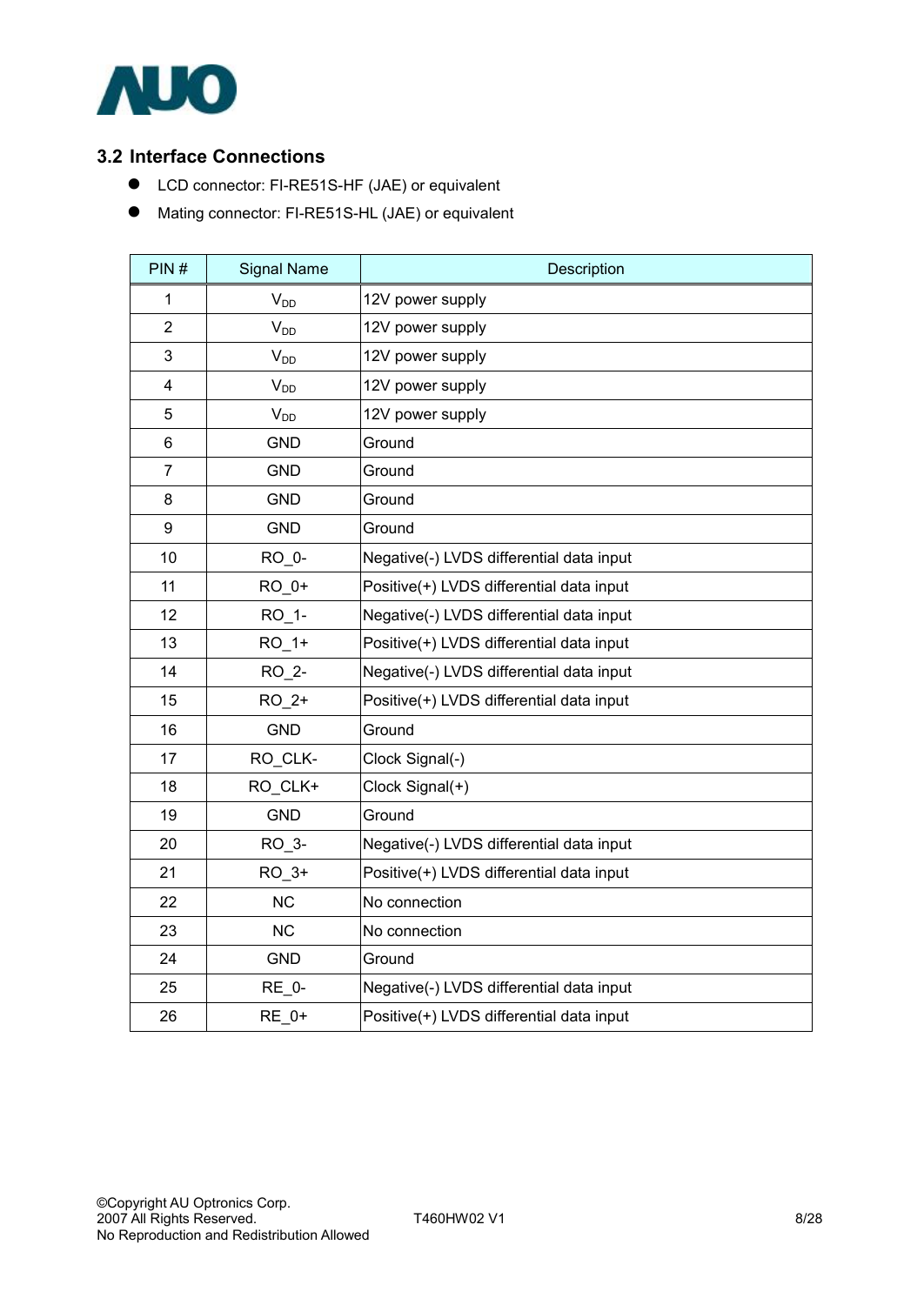

| PIN# | <b>Signal Name</b> | Description                                        |
|------|--------------------|----------------------------------------------------|
| 27   | <b>RE 1-</b>       | Negative(-) LVDS differential data input           |
| 28   | <b>RE 1+</b>       | Positive(+) LVDS differential data input           |
| 29   | <b>RE 2-</b>       | Negative(-) LVDS differential data input           |
| 30   | RE 2+              | Positive(+) LVDS differential data input           |
| 31   | <b>GND</b>         | Ground                                             |
| 32   | RE CLK-            | Clock Signal(-)                                    |
| 33   | RE_CLK+            | Clock Signal(+)                                    |
| 34   | <b>GND</b>         | Ground                                             |
| 35   | <b>RE 3-</b>       | Negative(-) LVDS differential data input           |
| 36   | RE 3+              | Positive(+) LVDS differential data input           |
| 37   | <b>NC</b>          | No connection                                      |
| 38   | <b>NC</b>          | No connection                                      |
| 39   | <b>GND</b>         | Ground                                             |
| 40   | <b>NC</b>          | No connection                                      |
| 41   | <b>NC</b>          | No connection                                      |
| 42   | <b>NC</b>          | No connection                                      |
| 43   | <b>NC</b>          | No connection                                      |
| 44   | <b>NC</b>          | No connection                                      |
| 45   | <b>LVDS</b>        | Select LVDS data order (NS: High/Open, JEIDA: Low) |
| 46   | <b>NC</b>          | No connection                                      |
| 47   | <b>NC</b>          | No connection                                      |
| 48   | NC (reserved)      | No connection (AUO internal use)                   |
| 49   | NC (reserved)      | No connection (AUO internal use)                   |
| 50   | NC (reserved)      | No connection (AUO internal use)                   |
| 51   | NC (reserved)      | No connection (AUO internal use)                   |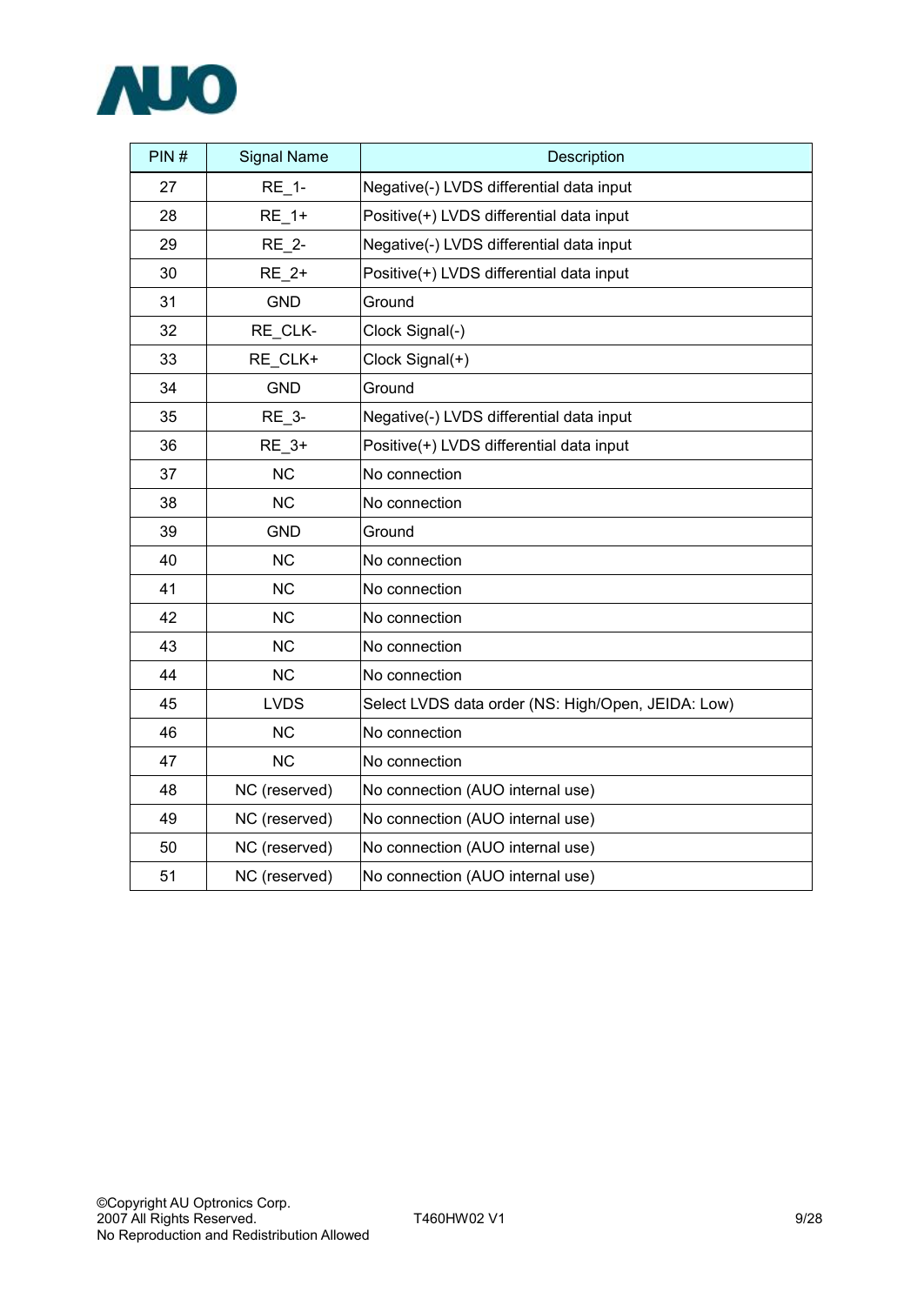

## **LVDS Option = High/Open→NS**



### LVDS Option = Low $\rightarrow$ JEIDA

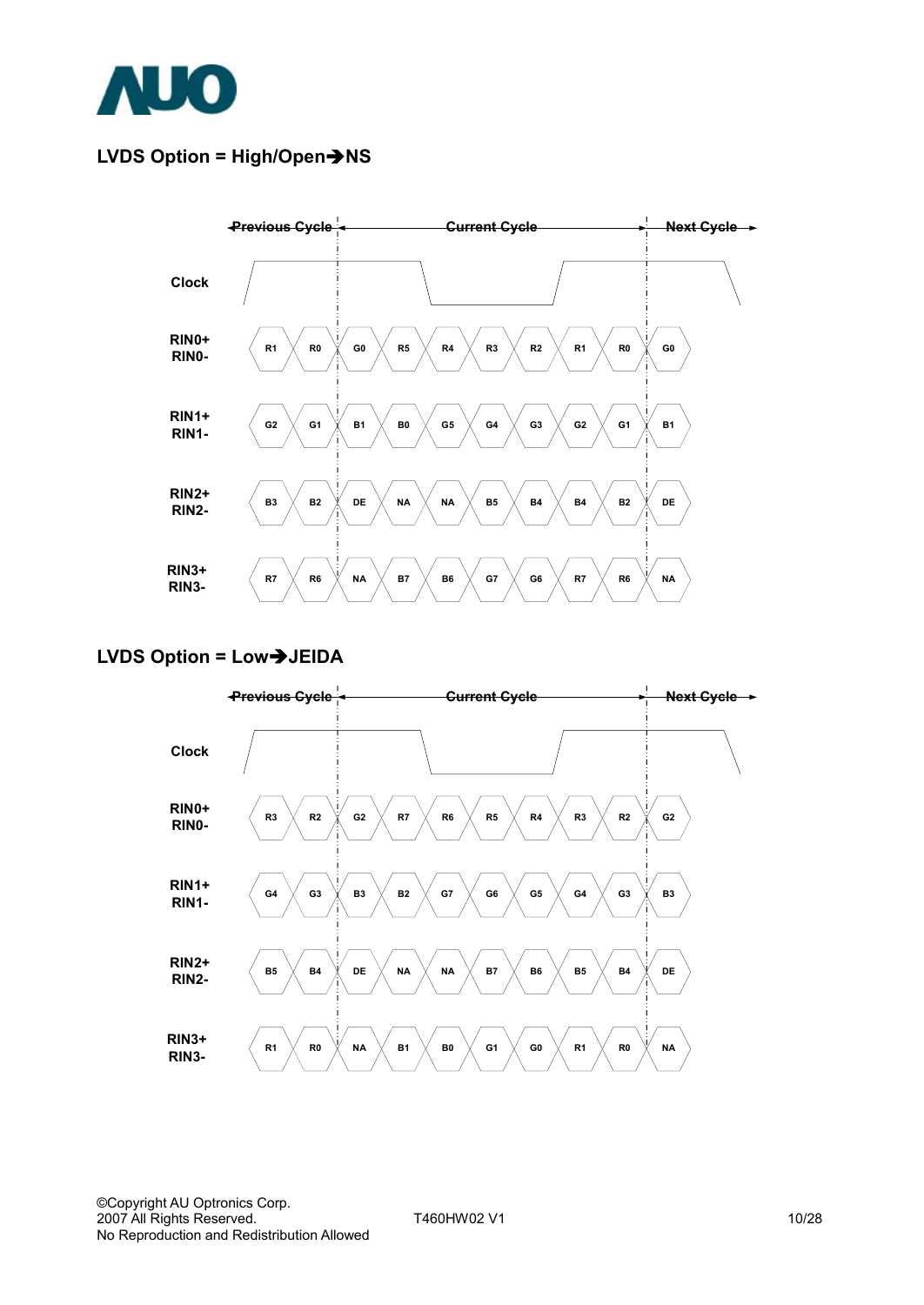

## **3.3 Signal Timing Specification**

This is the signal timing required at the input of the user connector. All of the interface signal timing should be satisfied with the following specifications for its proper operation.

Timing Table (DE only Mode)

Vertical Frequency Range (60Hz)

| Signal                                                                                                | <b>Item</b>                                                                                                                                                                                                                                                | Symbol    | Min. | Typ.        | Max   | Unit        |
|-------------------------------------------------------------------------------------------------------|------------------------------------------------------------------------------------------------------------------------------------------------------------------------------------------------------------------------------------------------------------|-----------|------|-------------|-------|-------------|
|                                                                                                       | Period                                                                                                                                                                                                                                                     | Tv        | 1090 | 1130        | 1200  | Th          |
| <b>Vertical Section</b>                                                                               | Active                                                                                                                                                                                                                                                     | Tdisp (v) |      | Th          |       |             |
|                                                                                                       | 1080<br>Blanking<br>Tblk $(v)$<br>10<br>50<br>Th<br>1030<br>Period<br>1920<br>Active<br>Tdisp (h)<br>Blanking<br>70<br>Tblk (h)<br>140<br><b>CLK</b><br>15.29<br>Period<br>67.362<br>Freq<br>Frequency<br>Vs<br>60<br>Frequency<br>Hs<br>65.4<br>Frequency |           | 120  | Th          |       |             |
|                                                                                                       |                                                                                                                                                                                                                                                            |           |      | 1100        | 1180  | <b>Tclk</b> |
|                                                                                                       |                                                                                                                                                                                                                                                            |           |      | <b>Tclk</b> |       |             |
|                                                                                                       |                                                                                                                                                                                                                                                            |           |      |             | 220   | <b>Tclk</b> |
| <b>Horizontal Section</b><br><b>Clock</b><br><b>Vertical Frequency</b><br><b>Horizontal Frequency</b> |                                                                                                                                                                                                                                                            |           |      | 14.75       | 13.88 | ns          |
|                                                                                                       |                                                                                                                                                                                                                                                            |           |      | 74.58       | 84.96 | <b>MHz</b>  |
|                                                                                                       |                                                                                                                                                                                                                                                            |           |      |             |       |             |
|                                                                                                       |                                                                                                                                                                                                                                                            |           |      | 67.8        | 72    | <b>KHz</b>  |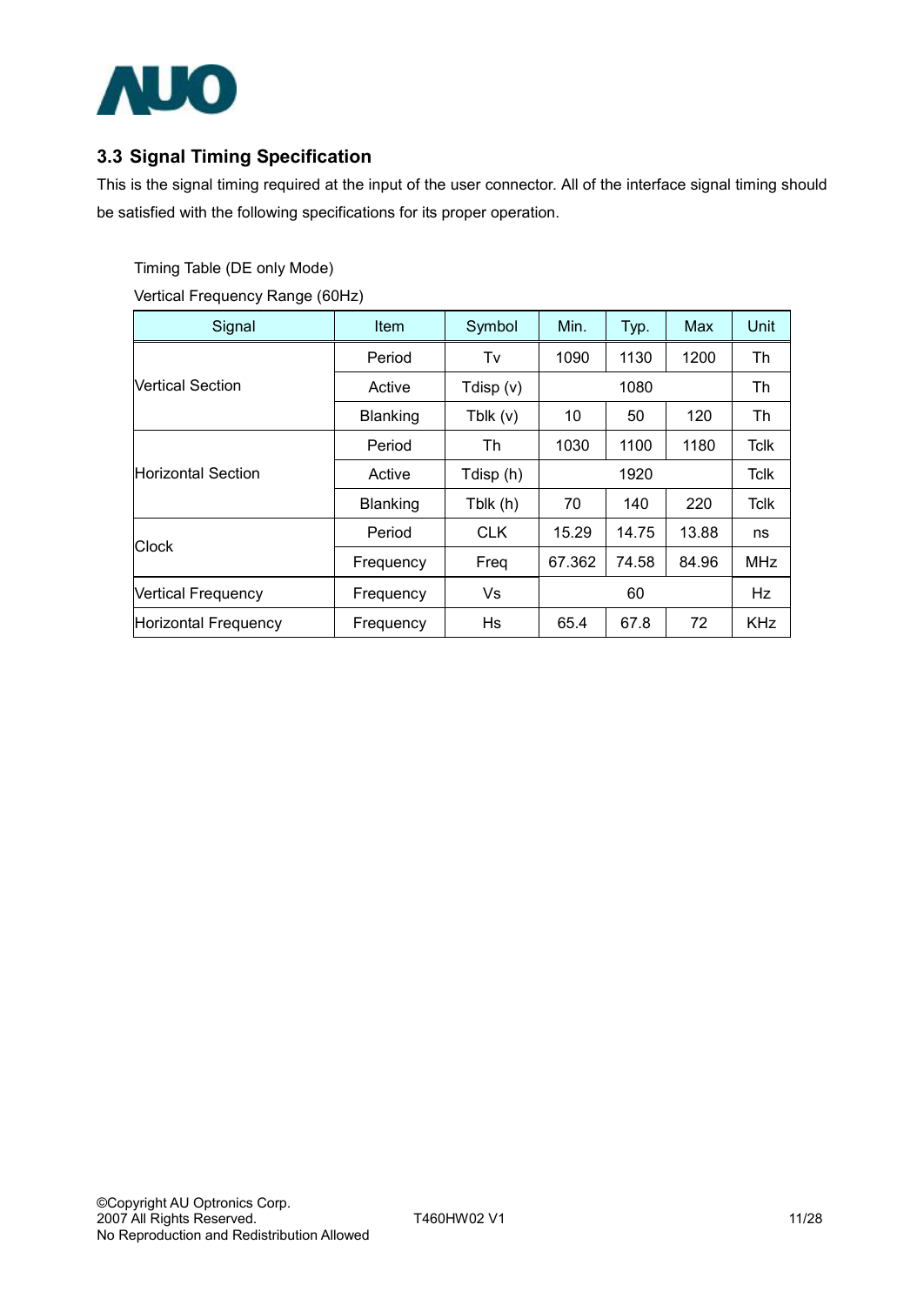

## **3.4 Signal Timing Waveforms**

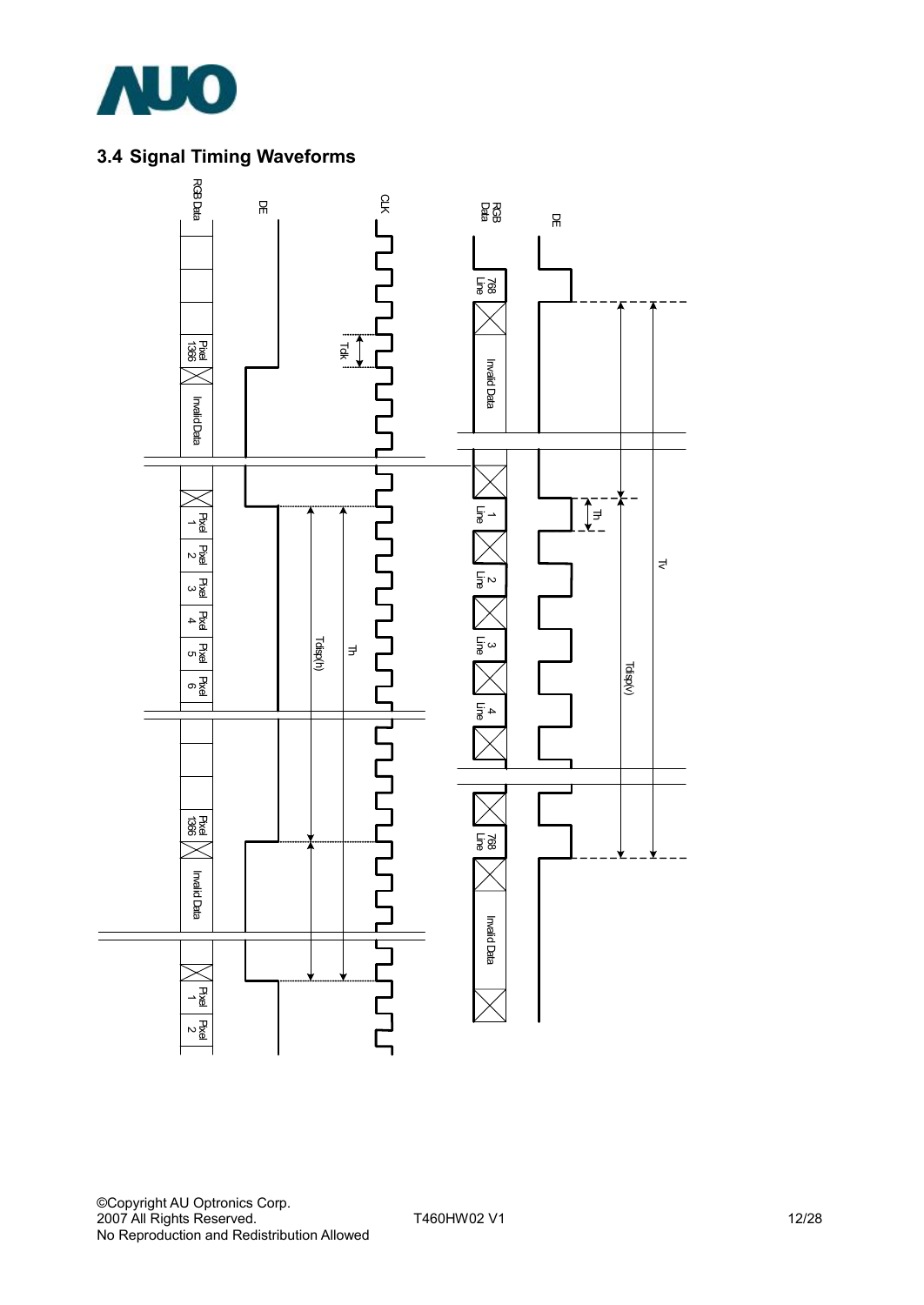

## **3.5 Color Input Data Reference**

The brightness of each primary color (red, green and blue) is based on the 8 bit gray scale data input for the color; the higher the binary input, the brighter the color. The table below provides a reference for color versus data input.

|              |                   |                |                |                |                  |                |              |              |                |             |                  |                | Input Color Data |                |                |                     |                |              |             |                |             |              |             |              |                |
|--------------|-------------------|----------------|----------------|----------------|------------------|----------------|--------------|--------------|----------------|-------------|------------------|----------------|------------------|----------------|----------------|---------------------|----------------|--------------|-------------|----------------|-------------|--------------|-------------|--------------|----------------|
|              | Color             | <b>RED</b>     |                |                |                  |                |              | <b>GREEN</b> |                |             |                  |                |                  | <b>BLUE</b>    |                |                     |                |              |             |                |             |              |             |              |                |
|              |                   | <b>MSB</b>     |                |                |                  |                |              |              |                | LSB MSB     |                  |                |                  |                |                |                     | <b>LSB</b>     | <b>MSB</b>   |             |                |             |              |             |              | <b>LSB</b>     |
|              |                   | R <sub>7</sub> | R <sub>6</sub> | R <sub>5</sub> | R4               | R3 R2          |              | R1           | R <sub>0</sub> | G7          | G <sub>6</sub>   | G <sub>5</sub> | G <sub>4</sub>   | G <sub>3</sub> | G <sub>2</sub> | G <sub>1</sub>      | G <sub>0</sub> | <b>B7</b>    | <b>B6</b>   | B <sub>5</sub> | <b>B4</b>   |              | B3 B2 B1    |              | B <sub>0</sub> |
|              | <b>Black</b>      | $\pmb{0}$      | 0              | $\mathbf 0$    | $\mathbf 0$      | $\pmb{0}$      | 0            | $\pmb{0}$    | $\mathbf 0$    | 0           | 0                | $\mathbf 0$    | $\mathbf 0$      | 0              | 0              | $\mathbf 0$         | 0              | 0            | 0           | $\mathbf 0$    | $\mathbf 0$ | 0            | 0           | $\mathbf 0$  | $\pmb{0}$      |
|              | Red(255)          | 1              | 1              | 1              | 1                | $\mathbf{1}$   | $\mathbf{1}$ | 1            | 1              | 0           | $\mathbf 0$      | 0              | 0                | 0              | 0              | $\mathbf 0$         | 0              | $\pmb{0}$    | $\mathbf 0$ | $\mathbf 0$    | $\mathbf 0$ | 0            | 0           | 0            | 0              |
|              | Green(255)        | 0              | $\mathbf 0$    | $\mathbf 0$    | $\mathbf 0$      | 0              | 0            | $\mathbf 0$  | $\mathbf 0$    | 1           | 1                | 1              | 1                | 1              | 1              | $\mathbf{1}$        | 1              | 0            | $\mathbf 0$ | $\overline{0}$ | $\mathbf 0$ | $\mathbf 0$  | 0           | $\mathbf 0$  | $\mathbf 0$    |
| Basic        | Blue(255)         | $\mathbf 0$    | 0              | $\mathbf 0$    | $\mathbf 0$      | $\mathbf 0$    | 0            | $\pmb{0}$    | 0              | 0           | 0                | 0              | 0                | 0              | $\mathbf 0$    | $\mathbf 0$         | 0              | 1            | 1<br>J.     | 1              | 1           | 1            | 1           | 1            | $\mathbf 1$    |
| Color        | Cyan              | 0              | 0              | 0              | $\mathbf 0$      | $\pmb{0}$      | 0            | $\mathbf 0$  | 0              | 1           | 1                | 1              | 1                | 1              | 1              | 1                   | 1              | $\mathbf{1}$ | 1           | 1              | 1           | 1            | 1           | 1            | $\mathbf 1$    |
|              | Magenta           | 1              | 1              | $\mathbf{1}$   | 1                | $\mathbf{1}$   | $\mathbf{1}$ | $\mathbf{1}$ | 1              | $\mathbf 0$ | $\mathbf 0$      | $\overline{0}$ | $\mathbf 0$      | $\mathbf 0$    | $\mathbf 0$    | $\mathbf 0$         | 0              | $\mathbf{1}$ | 1           | 1              | 1           | 1            | 1           | $\mathbf{1}$ | $\mathbf{1}$   |
|              | Yellow            | 1              | 1              | 1              | 1                | $\mathbf 1$    | 1            | 1            | 1              | 1           | 1                | 1              | 1                | 1              | 1              | 1                   | 1              | 0            | 0           | 0              | 0           | $\mathbf 0$  | 0           | 0            | $\pmb{0}$      |
|              | White             | 1              | 1              | $\mathbf{1}$   | 1                | 1              | 1            | 1            | 1              | 1           | 1                | 1              | 1                | 1              | 1              | 1                   | 1              | 1            | 1           | 1              | 1           | 1            | 1           | 1            | 1              |
|              | RED(000)          | $\mathbf 0$    | 0              | $\mathbf 0$    | $\mathbf 0$      | $\pmb{0}$      | 0            | $\pmb{0}$    | $\mathbf 0$    | $\pmb{0}$   | $\mathbf 0$      | $\pmb{0}$      | $\mathbf 0$      | 0              | $\pmb{0}$      | $\mathsf{O}\xspace$ | 0              | 0            | $\pmb{0}$   | $\pmb{0}$      | 0           | $\pmb{0}$    | $\pmb{0}$   | 0            | $\pmb{0}$      |
|              | RED(001)          | 0              | 0              | $\mathbf 0$    | $\mathbf 0$      | $\overline{0}$ | 0            | 0            | 1              | 0           | 0                | $\mathbf 0$    | 0                | 0              | 0              | 0                   | 0              | 0            | 0           | $\overline{0}$ | 0           | $\mathbf 0$  | 0           | 0            | $\mathbf 0$    |
| <b>RED</b>   |                   |                |                |                |                  |                |              |              |                |             |                  |                |                  |                |                |                     |                |              |             |                |             |              |             |              |                |
|              | RED(254)          | $\mathbf{1}$   | 1              | $\mathbf 1$    | 1                | $\mathbf{1}$   | $\mathbf{1}$ | 1            | $\mathbf 0$    | $\pmb{0}$   | $\mathbf 0$      | $\mathbf 0$    | $\mathbf 0$      | $\mathbf 0$    | $\mathbf 0$    | $\mathbf 0$         | $\pmb{0}$      | $\pmb{0}$    | $\mathbf 0$ | $\overline{0}$ | 0           | $\mathbf 0$  | $\mathbf 0$ | 0            | $\pmb{0}$      |
|              | <b>RED(255)</b>   | 1              | 1              | $\mathbf{1}$   | $\mathbf{1}$     | $\mathbf{1}$   | 1            | $\mathbf{1}$ | 1              | $\mathbf 0$ | $\mathbf 0$      | $\mathbf 0$    | $\mathbf 0$      | $\mathbf 0$    | $\mathbf 0$    | $\mathbf 0$         | $\mathbf 0$    | $\mathbf 0$  | $\mathbf 0$ | $\mathbf 0$    | $\mathbf 0$ | 0            | 0           | 0            | $\mathbf 0$    |
|              | GREEN(000)        | $\mathbf 0$    | 0              | $\mathbf 0$    | $\mathbf 0$      | $\pmb{0}$      | 0            | $\pmb{0}$    | 0              | 0           | $\boldsymbol{0}$ | $\mathbf 0$    | 0                | 0              | 0              | $\mathbf 0$         | 0              | $\pmb{0}$    | 0           | $\mathbf 0$    | 0           | 0            | 0           | 0            | $\pmb{0}$      |
|              | GREEN(001)        | 0              | 0              | $\mathbf 0$    | $\mathbf 0$      | 0              | 0            | $\mathbf 0$  | $\Omega$       | $\mathbf 0$ | 0                | 0              | 0                | 0              | 0              | 0                   | 1              | 0            | 0           | $\mathbf 0$    | $\Omega$    | $\mathbf 0$  | 0           | 0            | $\pmb{0}$      |
| <b>GREEN</b> |                   |                |                |                |                  |                |              |              |                |             |                  |                |                  |                |                |                     |                |              |             |                |             |              |             |              |                |
|              | <b>GREEN(254)</b> | $\mathbf 0$    | $\mathbf 0$    | 0              | $\mathbf 0$      | $\mathbf 0$    | $\mathbf 0$  | $\mathbf 0$  | $\mathbf 0$    | 1           | 1                | 1              | 1                | 1              | 1              | $\mathbf 1$         | $\mathbf 0$    | $\mathbf 0$  | $\mathbf 0$ | $\mathbf 0$    | $\mathbf 0$ | $\mathbf 0$  | $\mathbf 0$ | 0            | $\mathbf 0$    |
|              | <b>GREEN(255)</b> | $\mathbf 0$    | $\mathbf 0$    | $\mathbf 0$    | $\mathbf 0$      | $\pmb{0}$      | 0            | $\pmb{0}$    | $\pmb{0}$      | 1           | 1                | 1              | 1                | 1              | 1              | $\mathbf 1$         | 1              | $\pmb{0}$    | $\mathbf 0$ | $\mathbf 0$    | $\mathbf 0$ | 0            | $\mathbf 0$ | 0            | $\pmb{0}$      |
|              | <b>BLUE(000)</b>  | $\mathbf 0$    | 0              | $\mathbf 0$    | 0                | $\mathbf 0$    | 0            | $\mathbf 0$  | 0              | 0           | $\mathbf 0$      | $\mathbf 0$    | 0                | 0              | $\mathbf 0$    | $\mathbf 0$         | 0              | 0            | 0           | 0              | 0           | $\mathbf 0$  | 0           | 0            | $\mathbf 0$    |
|              | <b>BLUE(001)</b>  | $\mathbf 0$    | 0              | $\mathbf 0$    | 0                | 0              | 0            | 0            | 0              | $\mathbf 0$ | $\mathbf 0$      | $\mathbf 0$    | $\mathbf{0}$     | $\mathbf 0$    | $\mathbf 0$    | 0                   | 0              | 0            | $\mathbf 0$ | $\mathbf 0$    | 0           | 0            | 0           | 0            | $\mathbf{1}$   |
| <b>BLUE</b>  |                   |                |                |                |                  |                |              |              |                |             |                  |                |                  |                |                |                     |                |              |             |                |             |              |             |              |                |
|              | <b>BLUE(254)</b>  | $\mathbf 0$    | $\mathbf 0$    | $\mathbf 0$    | $\mathbf 0$      | $\mathbf 0$    | $\mathbf 0$  | $\mathbf 0$  | $\mathbf 0$    | $\mathbf 0$ | $\mathbf 0$      | $\mathbf 0$    | $\overline{0}$   | $\mathbf 0$    | $\mathbf 0$    | $\mathbf 0$         | $\mathbf 0$    | $\mathbf{1}$ | 1           | $\mathbf{1}$   | 1           | $\mathbf{1}$ | 1           | $\mathbf{1}$ | $\mathbf 0$    |
|              | <b>BLUE(255)</b>  | 0              | 0              | $\mathbf 0$    | $\boldsymbol{0}$ | 0              | 0            | 0            | 0              | 0           | 0                | 0              | 0                | 0              | 0              | 0                   | 0              | 1            | 1           | 1              | 1           | 1            | 1           | 1            | 1              |

## COLOR DATA REFERENCE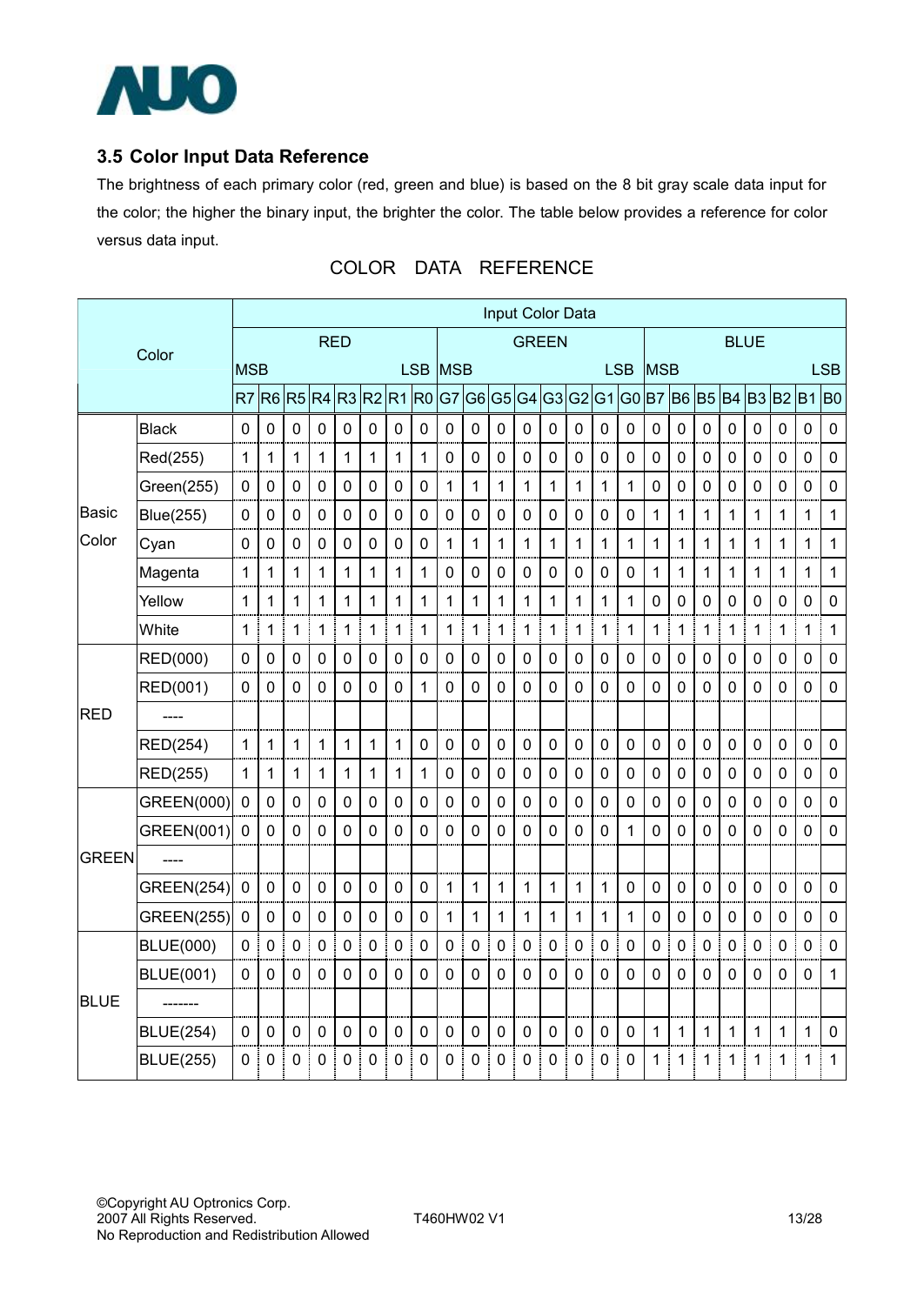

### **3.6 Power Sequence**



| Parameter      |               | Unit |      |    |  |  |
|----------------|---------------|------|------|----|--|--|
|                | Min.          | Typ. | Max. |    |  |  |
| t1             | 400           |      | 2000 | μs |  |  |
| t2             | 20            |      | 50   | ms |  |  |
| t3             | 700 or (200)* | --   | --   | ms |  |  |
| t4             | 200           | --   | --   | ms |  |  |
| t5             | 50            | --   | --   | ms |  |  |
| t <sub>6</sub> | 0.47          |      | 30   | ms |  |  |
| t7             | 1000          |      |      | ms |  |  |

\* If t3=200ms, input black signal till 700ms from system is necessary. In case of t3<200ms, the abnormal display will be happened. But it will not damage timing controller.

Apply the lamp voltage within the LCD operating range. When the backlight turns on before the LCD operation or the LCD turns off before the backlight turns off, the display may momentarily become abnormal.

**Caution:** The above on/off sequence should be applied to avoid abnormal function in the display. In case of handling, make sure to turn off the power when you plug the cable into the input connector or pull the cable out of the connector.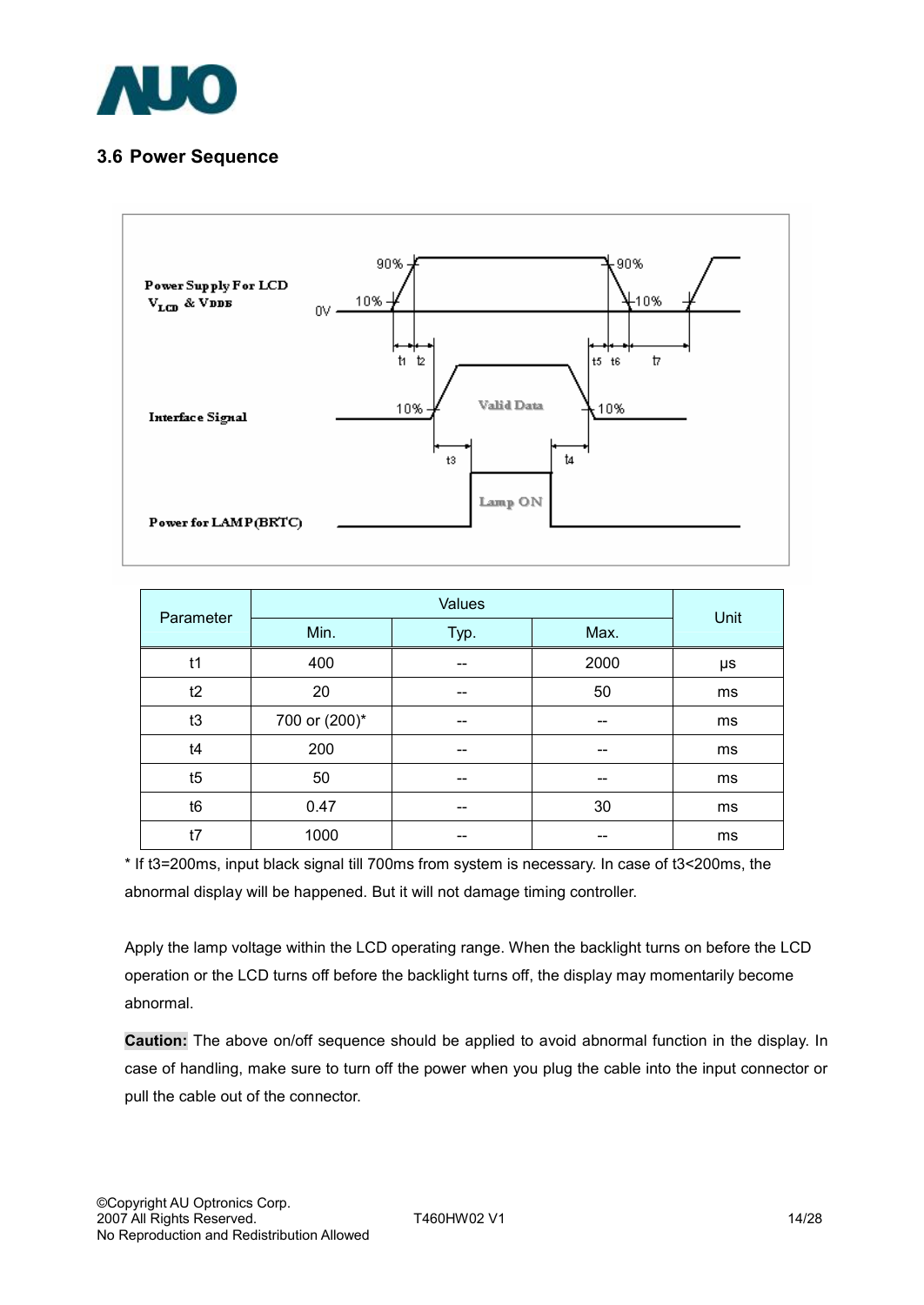

## **3.7 Backlight Power Specification**

| Characteristic of Back light Lamp |         | Ta=25 $\pm$ 2 $^{\circ}$ C |         |      |                             |             |  |
|-----------------------------------|---------|----------------------------|---------|------|-----------------------------|-------------|--|
| <b>Item</b>                       | Symbol  | Min.                       | $TYP$ . | Max  | Unit                        | <b>Note</b> |  |
| Lamp Current                      |         | 5.0                        | 5.5     | 6.0  | $mA_{RMS}$                  |             |  |
| Lamp Voltage                      | $V_{1}$ | 1750                       | 1800    | 1850 | $\mathsf{V}_{\mathsf{RMS}}$ |             |  |

### Connector Pin Assignment



#### **CN127 & CN226** are open (no connection).

#### **CN128:** JST\_SM02-BDAS-3 (LF) or equivalent

| PIN# | Symbol | <b>Description</b>            |  |  |  |
|------|--------|-------------------------------|--|--|--|
|      | HV+    | I/P board high voltage supply |  |  |  |
| 2    | HV-    | I/P board high voltage supply |  |  |  |

#### **CN227:** JST\_SM02-BDAS-3 (LF) or equivalent

| PIN# | Symbol | <b>Description</b>            |  |
|------|--------|-------------------------------|--|
|      | HV+    | IP board high voltage supply  |  |
|      | HV-    | I/P board high voltage supply |  |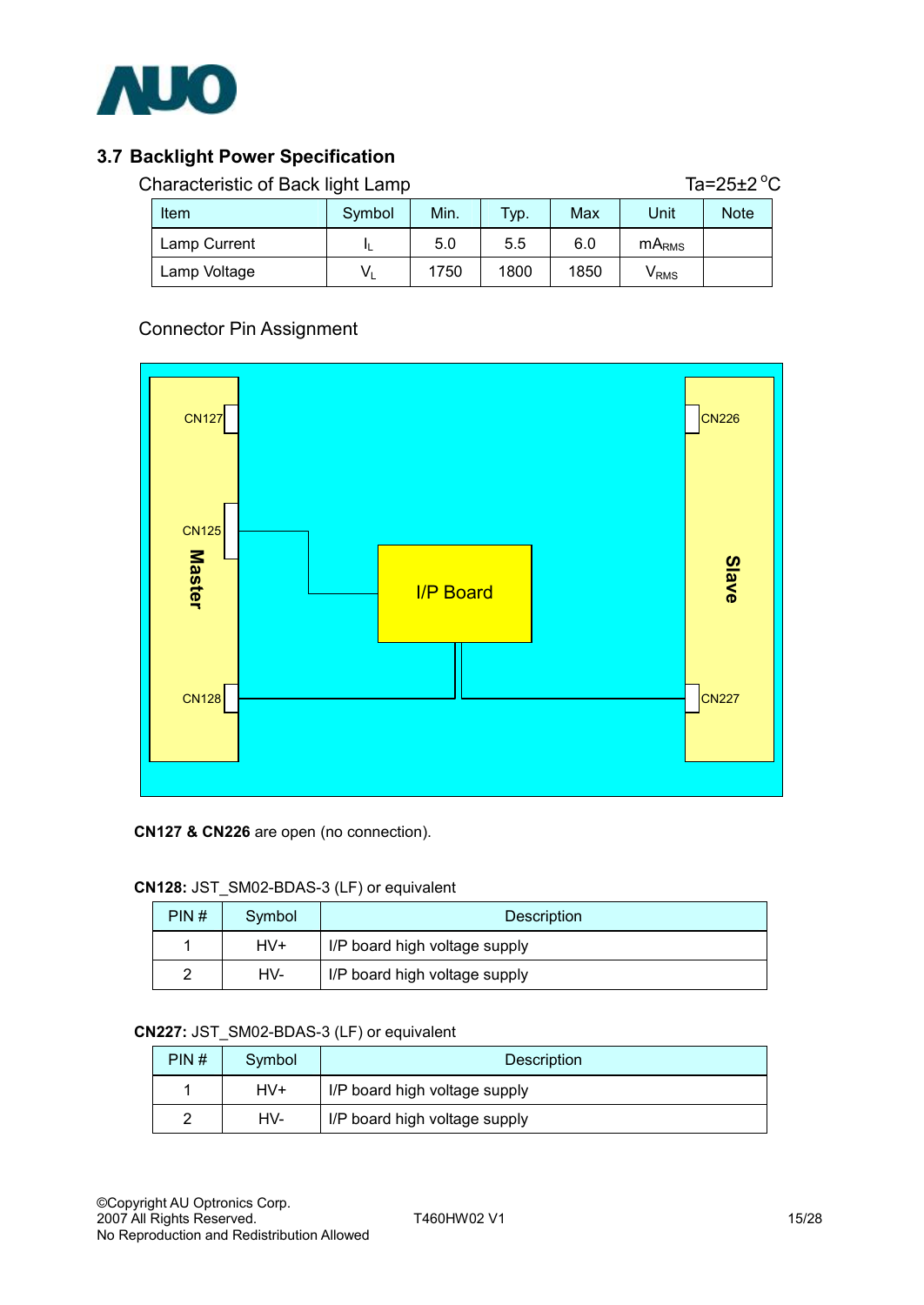

| CN125: HIROSE_KN30-7P-1.25H or equivalent |  |
|-------------------------------------------|--|
|                                           |  |

| PIN# | Symbol       | <b>Description</b>                    |  |  |  |
|------|--------------|---------------------------------------|--|--|--|
| 1    | $V_{\rm CC}$ | 12V power supply                      |  |  |  |
| 2    | <b>FB</b>    | Lamp current feedback                 |  |  |  |
| 3    | <b>GND</b>   | Ground                                |  |  |  |
| 4    | LD           | Lamp detection                        |  |  |  |
| 5    | LD           | Lamp detection (open lamp protection) |  |  |  |
| 6    | LD           | Lamp detection                        |  |  |  |
| 7    | LD           | Lamp detection                        |  |  |  |

## **Specification**

| Item                                  | Symbol                                                               | Description                                            |       | Specification |                 |                         | <b>Note</b> |
|---------------------------------------|----------------------------------------------------------------------|--------------------------------------------------------|-------|---------------|-----------------|-------------------------|-------------|
|                                       |                                                                      |                                                        |       | Typ.          | Max             |                         |             |
| Supply Voltage                        | $V_{\rm CC}$                                                         | DC input voltage                                       | 10    | 12            | 15              | $V_{DC}$                |             |
| Supply Current                        | $I_{\rm CC}$                                                         | DC input current                                       |       | 20            | 40              | mA <sub>DC</sub>        |             |
| <b>HV-Side Input</b><br>lCurrent      | $HV-Side$ input current when $I_L = 6.0mA$                           |                                                        | 72    | 80            | 88              | mA <sub>RMS</sub>       |             |
| <b>HV-Side Total</b><br>Input Current | Iт                                                                   | $HV-Side$ input current when $I_L = 6.0 \text{mA}$ 288 |       | 320           | 352             | mA <sub>RMS</sub>       | (1)         |
| Current<br><b>Feedback Signal</b>     | $V_{FR}$                                                             | When $I_T$ at 320mA                                    | 1.0   | 1.5           | 2.0             | $V_{DC}$                |             |
| Lamp Frequency                        | $f_L$                                                                | Free run without sync.                                 |       | 44            | 46              | <b>KHz</b>              |             |
| Output Working<br>Voltage             | Lamp voltage of one lamp when<br>$V_{\mathsf{LAMP}}$<br>$I1 = 6.0mA$ |                                                        | --    | 700           | --              | V <sub>RMS</sub>        |             |
| Lamp Striking                         |                                                                      | V <sub>STRIKE</sub> Lamp striking voltage at 25°C      | --    | 1741          | $-$             | <b>V</b> <sub>RMS</sub> | (2)         |
| Voltage                               |                                                                      | V <sub>STRIKE</sub> Lamp striking voltage at 0°C       | 1400  | --            |                 | V <sub>RMS</sub>        | (2)         |
| Lamp Detection                        |                                                                      | Lamp normal status                                     | 10    | --            | 12 <sup>°</sup> | $V_{DC}$                |             |
| (OLP)                                 | $V_{LD}$                                                             | Lamp protection status                                 | 0     | --            | 0.8             | $V_{DC}$                |             |
| Output Current                        | I <sub>OMIN</sub>                                                    | Output current of Min brightness for<br>one lamp       | 4     | 4.5           | 5               | mA <sub>RMS</sub>       |             |
|                                       | I <sub>OMAX</sub>                                                    | Output current of Max brightness for<br>one lamp       | $- -$ | 6.0           | --              | mA <sub>RMS</sub>       |             |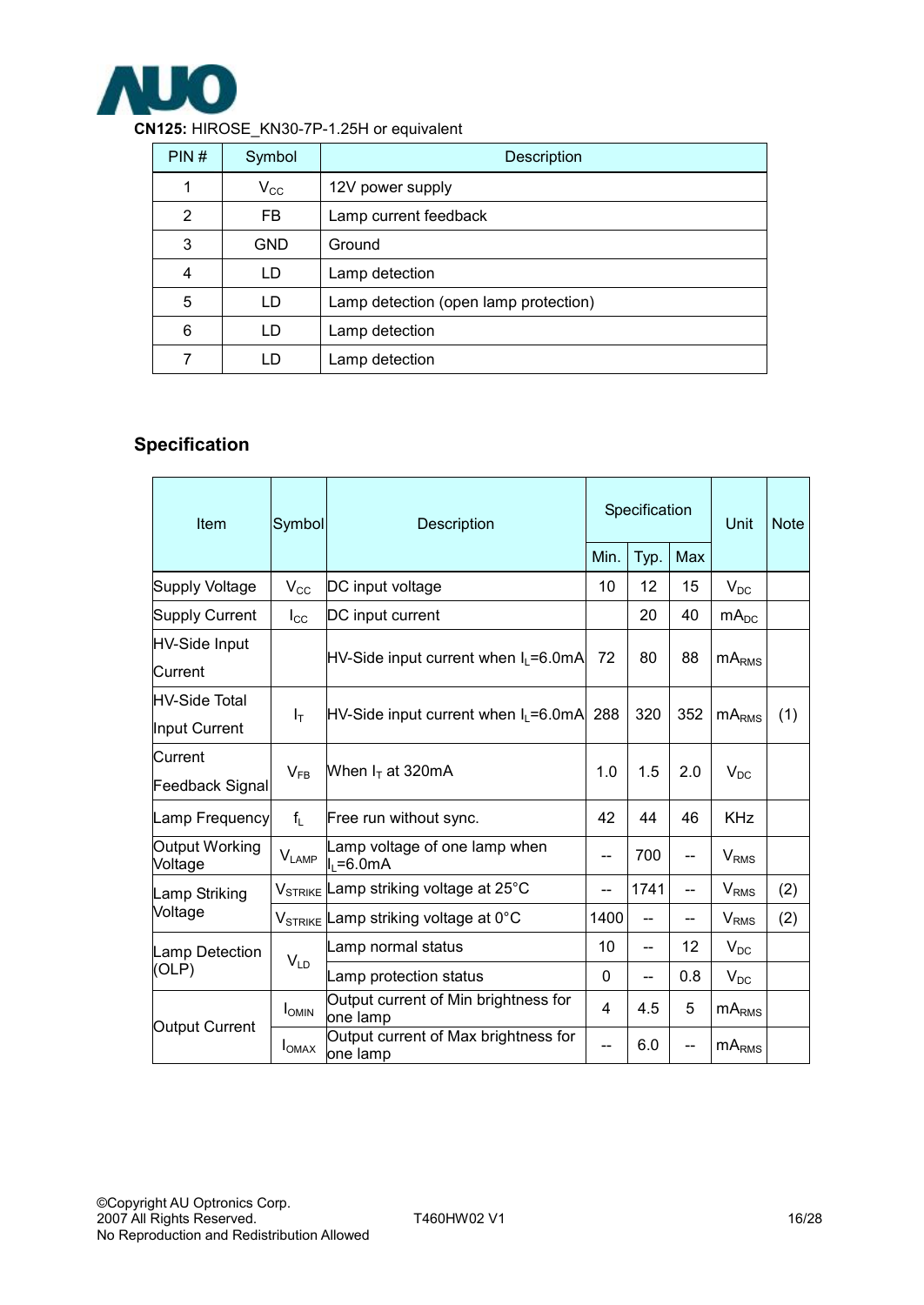

Note (1) Asymmetric ratio must less than 10 % ( $|I_p - I_p| / (I_{rms@T} < 0.1)$ <br>Crest factor must be from 90 % to 110 % ( $0.9 < |I_p / I_{rms@T/2} < 1.1)$ 



- (2) Striking Voltage( $HV_{STRIKE}$ ) based on CCFL spec. for ambient temperature.<br>Soft rising time must be
	-
	- at starting time Tsoft > 300msec<br>- at PWM dimming condition Trise < 100usec

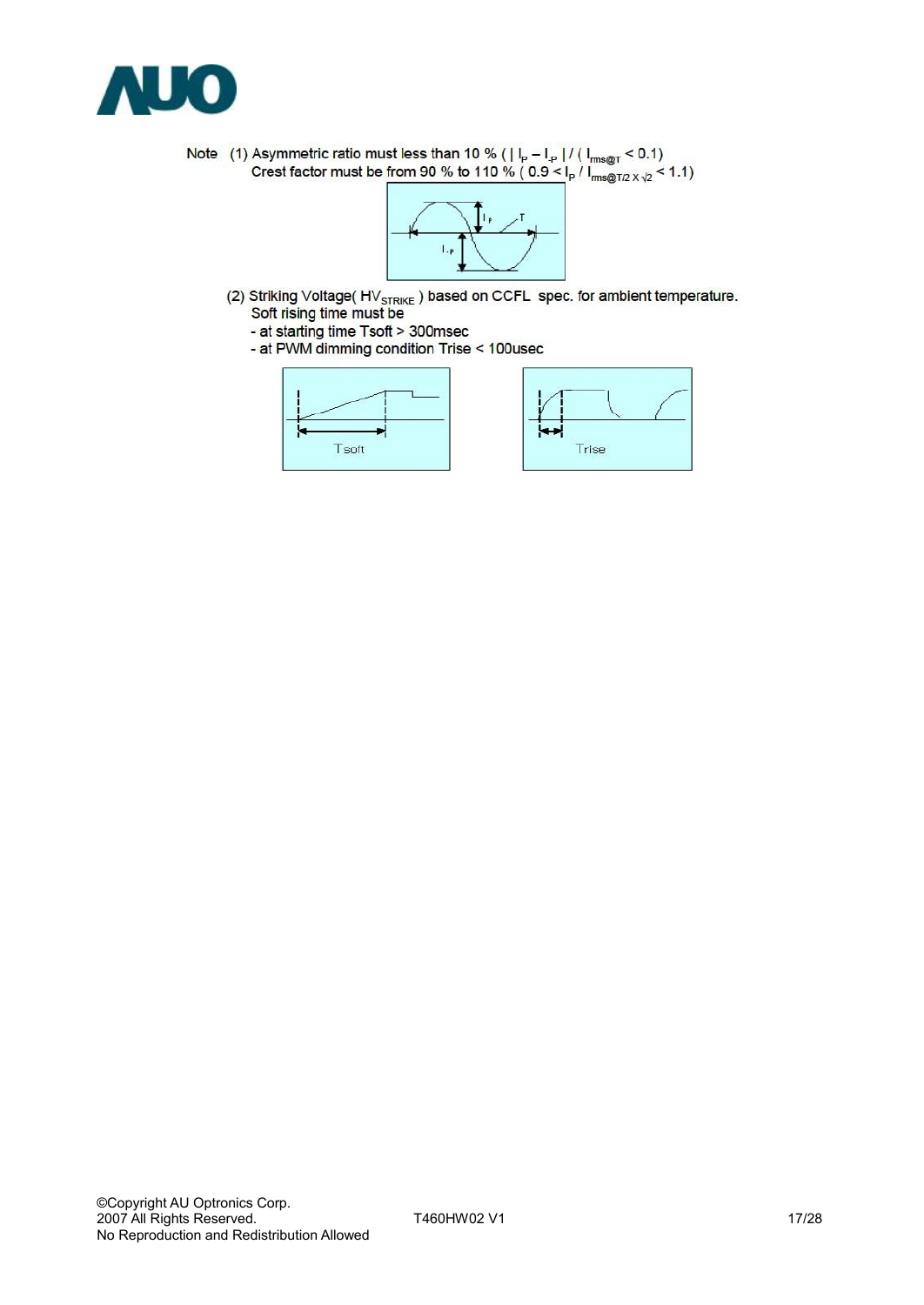

## **4. Optical Specification**

Optical characteristics are determined after the unit has been 'ON' and stable for approximately 45 minutes in a dark environment at 25°C. The values specified are at an approximate distance 50cm from the LCD surface at a viewing angle of φ and θ equal to 0°.



| Parameter             |                                      |                      | Values                   |                |           | Unit            |                     |  |
|-----------------------|--------------------------------------|----------------------|--------------------------|----------------|-----------|-----------------|---------------------|--|
|                       |                                      | Symbol               | Min.                     | Typ.           | Max       |                 | <b>Notes</b>        |  |
| <b>Contrast Ratio</b> |                                      | <b>CR</b>            | 1500                     | 2000           | --        |                 | 1                   |  |
|                       | Surface Luminance (White)            | $L_{WH}$             | 450                      | 550            | --        | $\text{cd/m}^2$ | $\overline{2}$      |  |
|                       | <b>Luminance Variation</b>           | $\delta_{WHITE(9P)}$ |                          | $\overline{a}$ | 1.3       |                 | 3                   |  |
|                       | Response Time (Average)              | Tγ                   |                          | 8              |           | ms              | 4, 5 (Gray to Gray) |  |
|                       | Rise Time                            | $T_{r}$              | $\overline{\phantom{a}}$ | 15             | --        | ms              |                     |  |
|                       | Decay Time                           | $T_f$                |                          | 5              |           | ms              |                     |  |
|                       | <b>Color Coordinates</b>             |                      |                          |                |           |                 |                     |  |
|                       | Red                                  | $R_X$                |                          | 0.640          |           |                 |                     |  |
|                       |                                      | $R_Y$                | Typ.-0.03                | 0.330          | Typ.+0.03 |                 |                     |  |
|                       | Green                                | $G_X$                |                          | 0.290          |           |                 |                     |  |
|                       |                                      | $G_Y$                |                          | 0.600          |           |                 |                     |  |
|                       | Blue                                 | $B_X$                |                          | 0.150          |           |                 |                     |  |
|                       |                                      | $B_Y$                |                          | 0.060          |           |                 |                     |  |
|                       | White                                | $W_X$                |                          | 0.280          |           |                 |                     |  |
|                       |                                      | $W_Y$                |                          | 0.290          |           |                 |                     |  |
| <b>Viewing Angle</b>  |                                      |                      |                          |                |           |                 | (Contrast Ratio>10) |  |
|                       | x axis, right( $\varphi$ =0°)        | $\theta_{r}$         |                          | 89             |           | degree          | 6                   |  |
|                       | x axis, $left(\phi=180^\circ\right)$ | $\Theta_{\rm I}$     |                          | 89             |           | degree          | 6                   |  |
|                       | y axis, $up(\varphi=90^\circ)$       | $\theta_u$           |                          | 89             |           | degree          | 6                   |  |
|                       | y axis, down ( $\varphi$ =270°)      | $\Theta_d$           |                          | 89             |           | degree          | 6                   |  |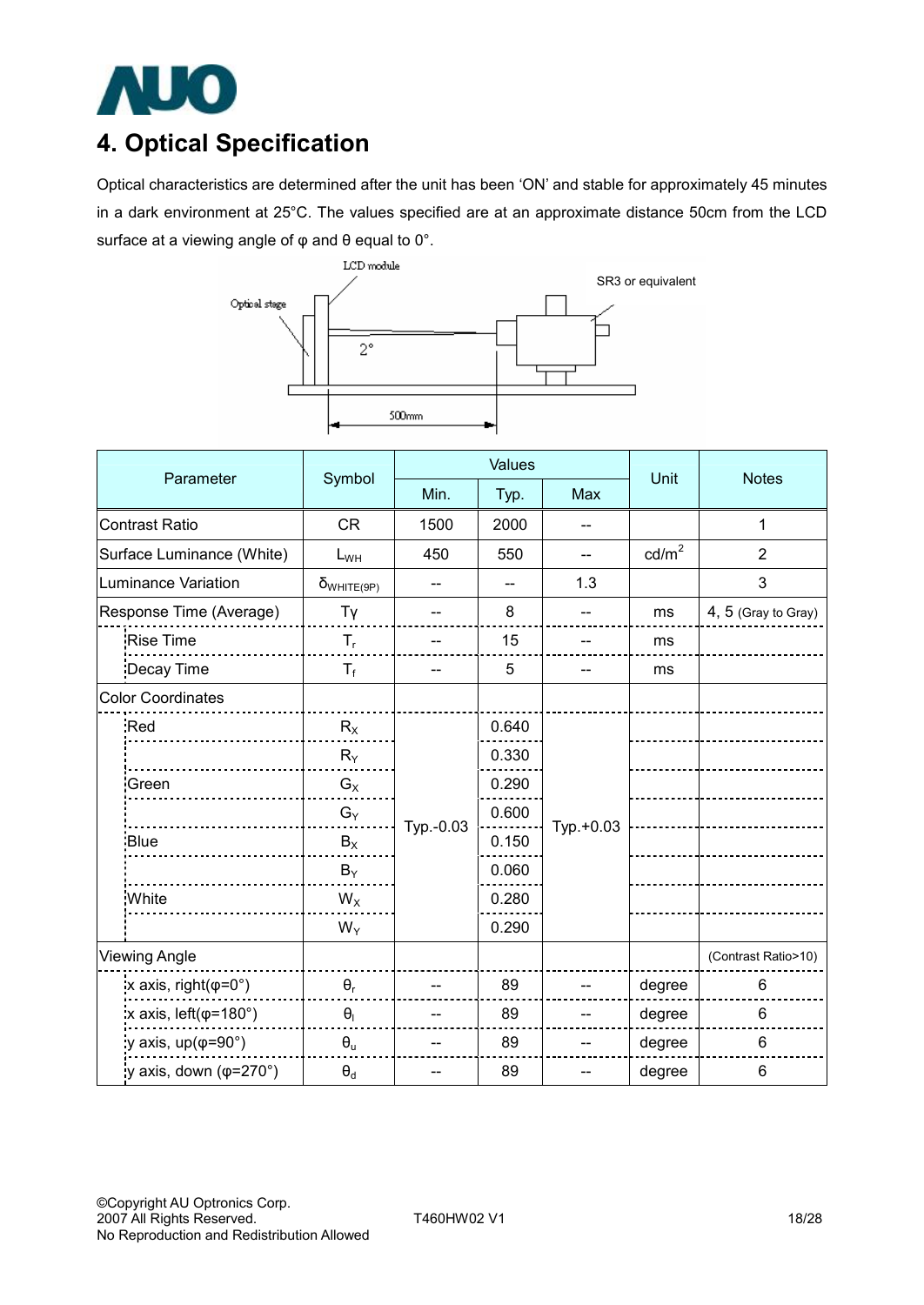

1. Contrast Ratio (CR) is defined mathematically as:

# Contrast Ratio (CR)= <mark>Brightness of the "white" state</mark><br>Brightness of the "black" state

2. Surface Luminance is luminance value at point 5 across the LCD surface 50cm from the surface with all pixels displaying white. For more information see Fig. 4-2. When lamp current  $I_L = 6.0$ mA, L<sub>WH</sub>=L<sub>on5</sub>, where L<sub>on5</sub> is the luminance with all pixels displaying white at center 5 location.



**Fig.4-2 Optical measurement point** 

- 3. The variation in surface luminance,  $\delta_{WHITE(9P)}$  is defined under brightness of  $I_L$ =6.0mA as:  $\delta_{WHITE(9P)}$  = Maximum( $L_{on1}$ ,  $L_{on2}$ ,..., $L_{on9}$ )/Minimum( $L_{on1}$ ,  $L_{on2}$ ,... $L_{on9}$ )
- 4. Response time is the time required for the display to transition from white(L255) to black(L0) (Decay Time,  $T_f$ =Tr<sub>D</sub>), and from black(L0) to white(L255) (Rise Time,  $T_f$ =Tr<sub>R</sub>). For additional information see Fig. 4-3.



**Fig.4-3 Response time**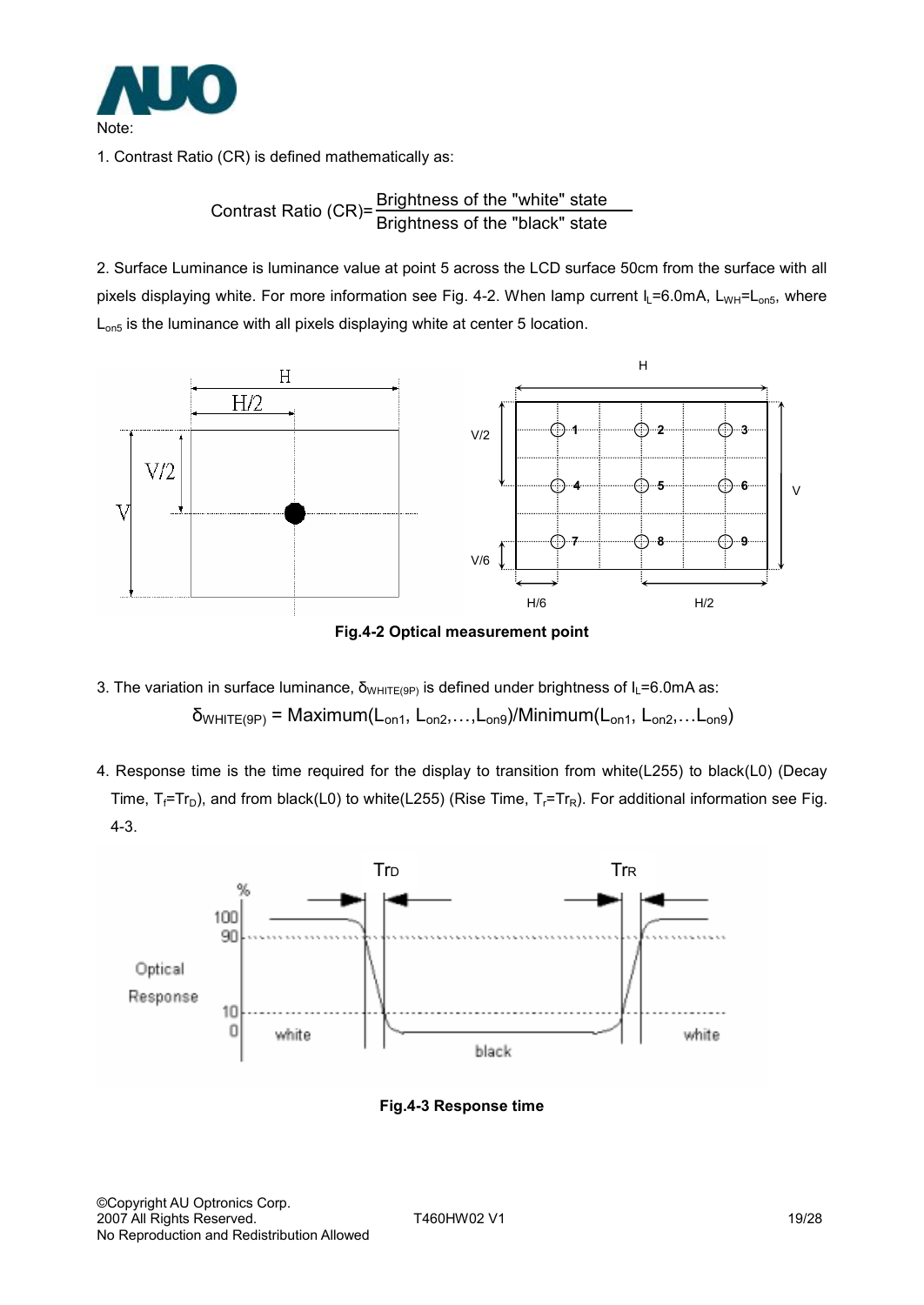

5. The response time is defined as the following figure and shall be measured by switching the input signal for 0, 63, 127, 191, 255 different gray level. For additional information see Fig. 4-4.



**Fig.4-4 Response time** 

6. Viewing angle is the angle at which the contrast ratio is greater than 10. The angles are determined for the horizontal (or x-axis) and the vertical (or y-axis) with respect to the z-axis which is normal to the LCD surface. For more information see Fig. 4-5.



**Fig.4-5 Viewing angle definition**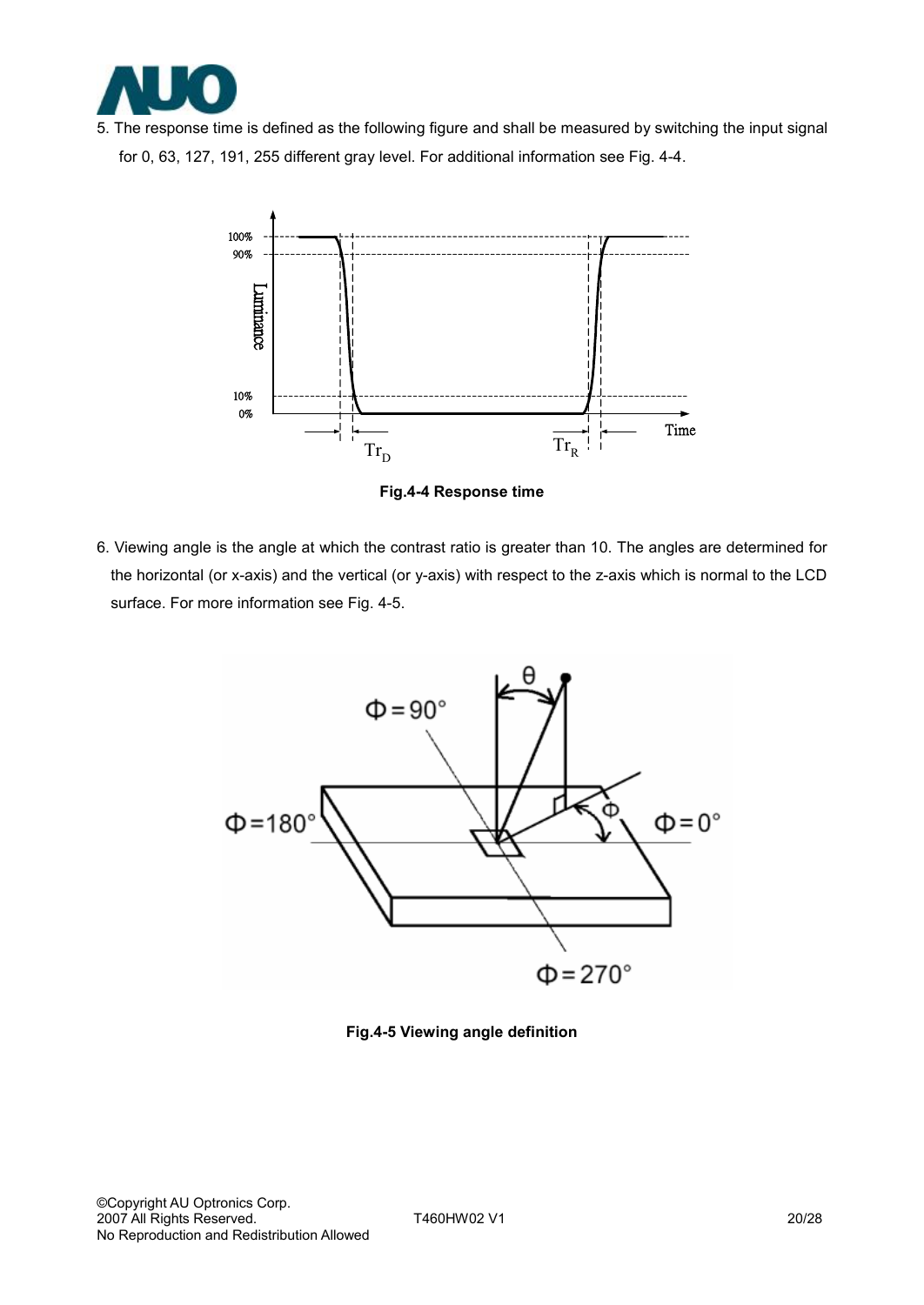

## **5. Mechanical Characteristics**

The contents provide general mechanical characteristics for the model T460HW02. In addition the figures in the next page are detailed mechanical drawing of the LCD.

|                            | Horizontal (typ.) | 1083.0 mm                    |  |  |
|----------------------------|-------------------|------------------------------|--|--|
| Outline Dimension          | Vertical (typ.)   | 627.0 mm                     |  |  |
|                            | Depth (typ.)      | 50.6 mm (with balance board) |  |  |
| <b>Bezel Area</b>          | Horizontal (typ.) | $1024.4 \text{ mm}$          |  |  |
|                            | Vertical (typ.)   | 578.6 mm                     |  |  |
| <b>Active Display Area</b> | Horizontal        | 1018.08 mm                   |  |  |
|                            | Vertical          | 572.67 mm                    |  |  |
| Weight                     | 15500g (Max)      |                              |  |  |
| <b>Surface Treatment</b>   | AG, 3H            |                              |  |  |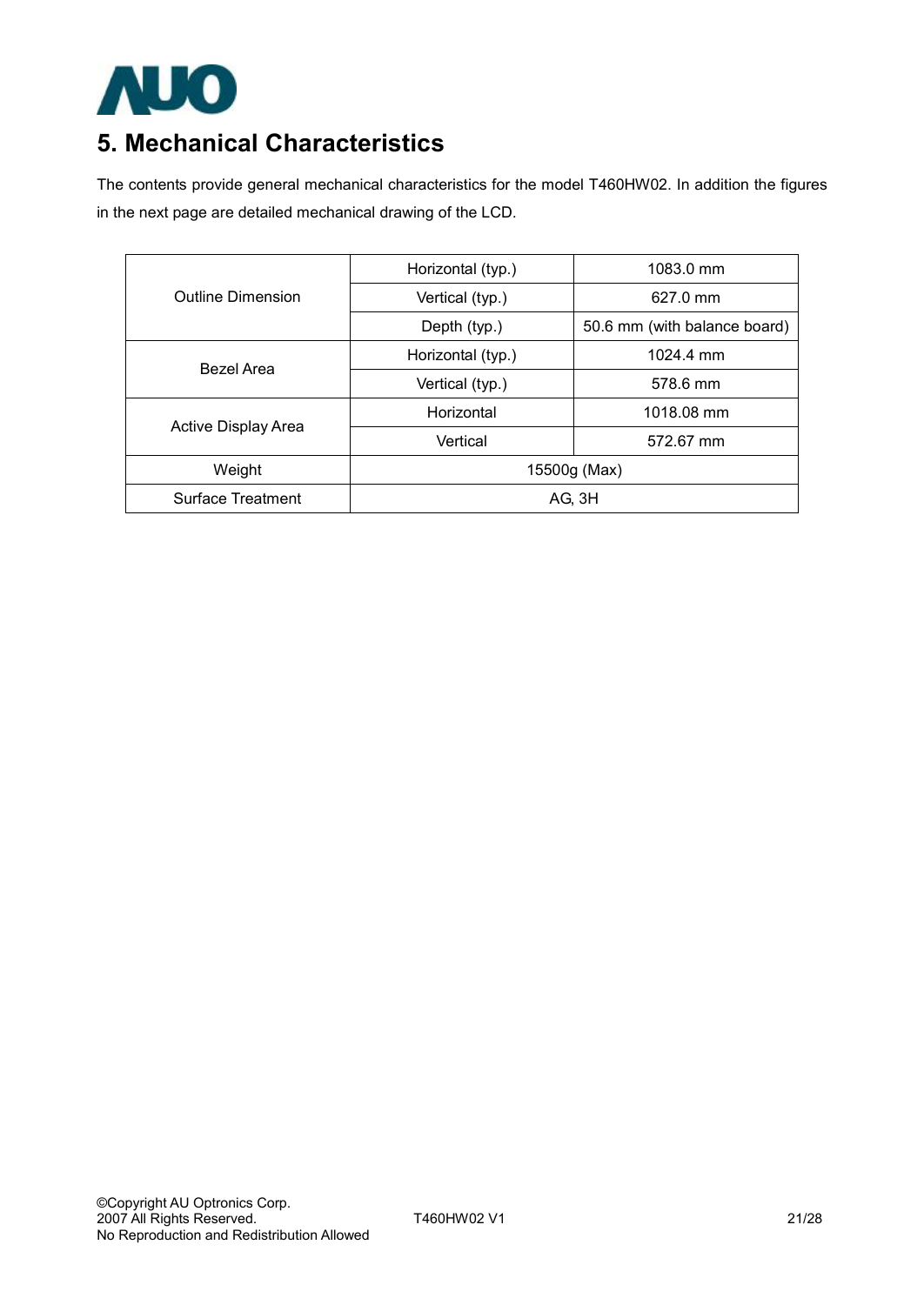

#### **2D Drawing (Front)**

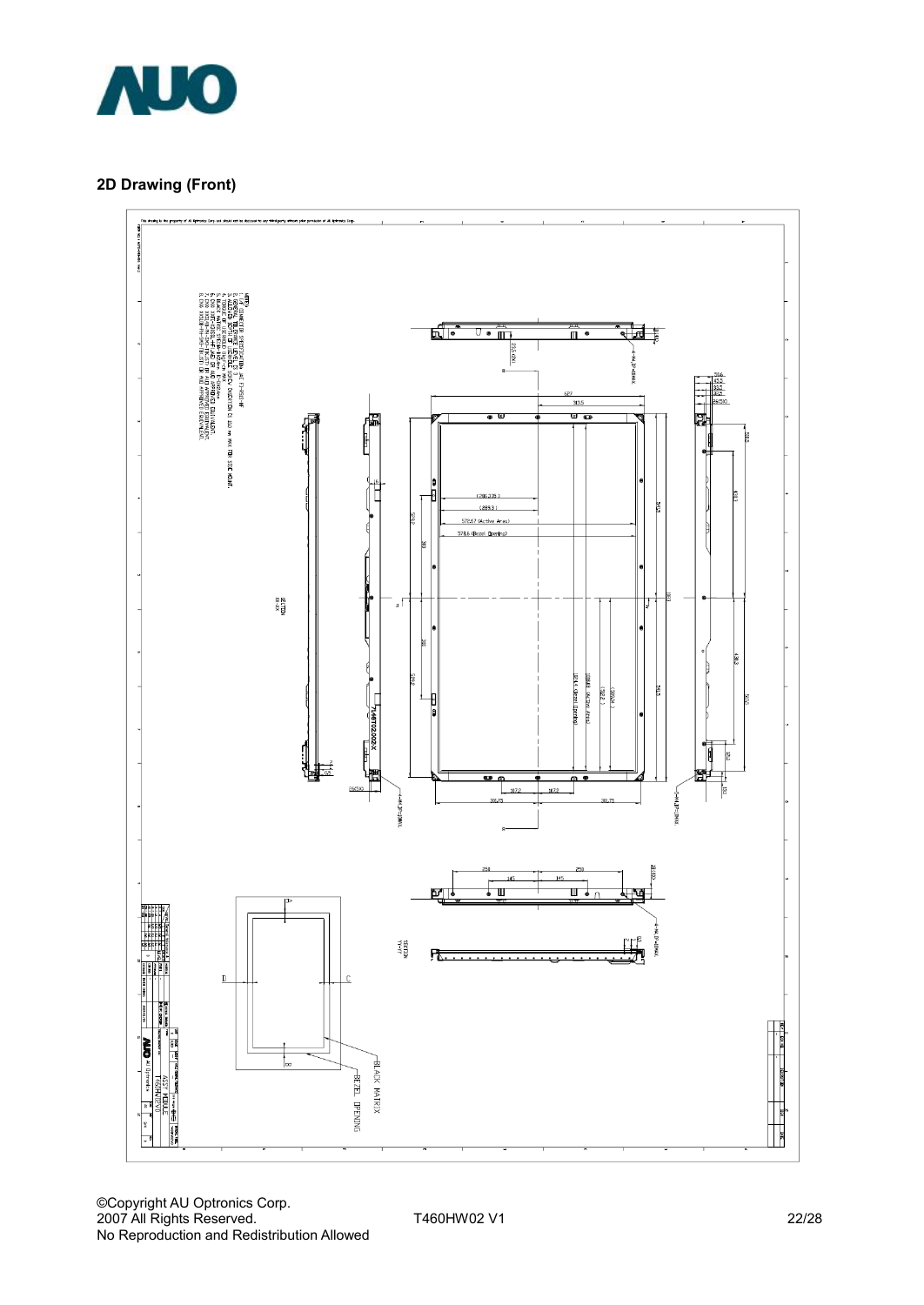

#### **2D Drawing (Rear)**

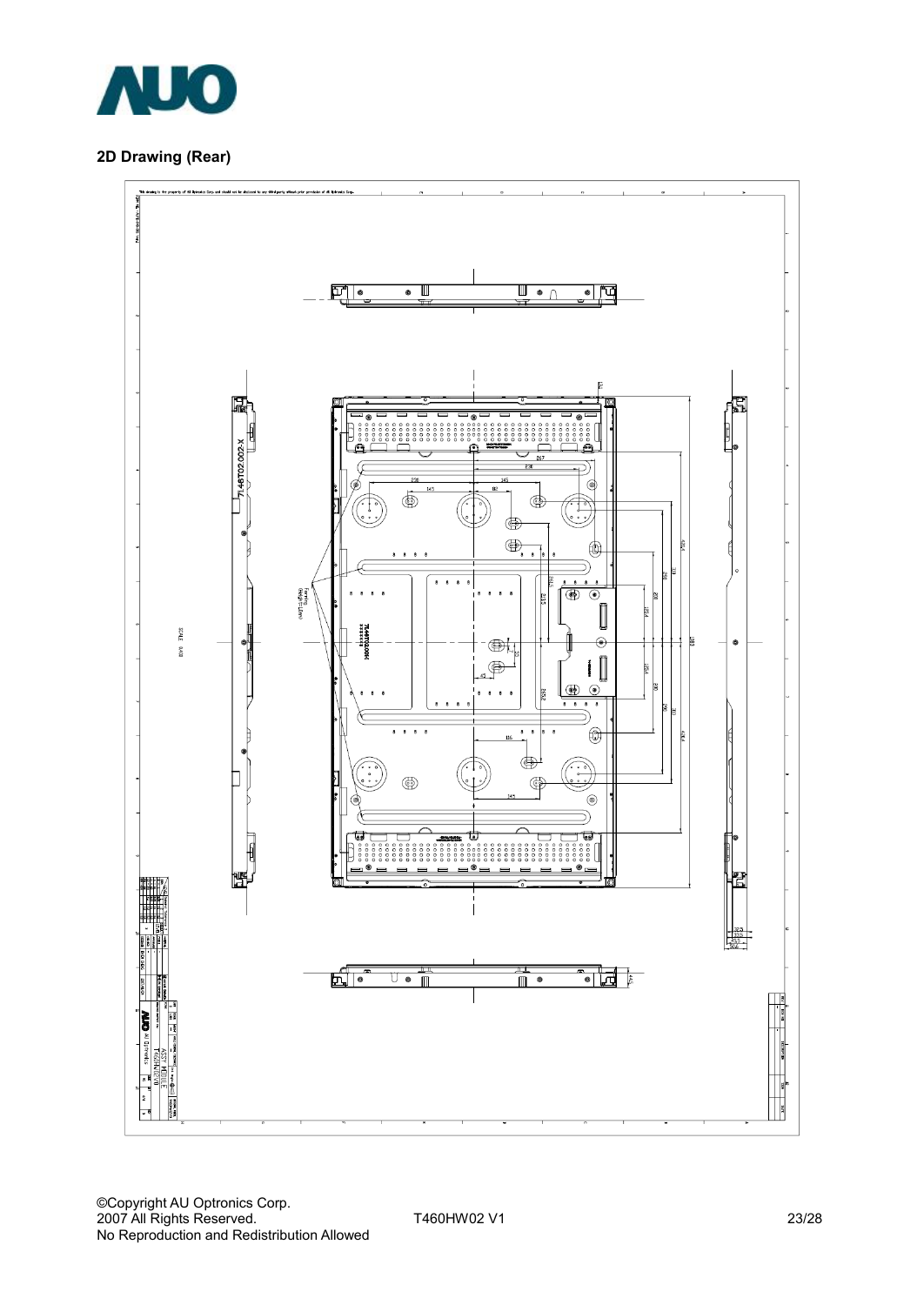

## **6. International Standard**

### **6-1. Safety**

- (1) UL6500, UL 60065 Underwriters Laboratories, Inc. (AUO file number: E204356) Standard for Safety of Information Technology Equipment Including electrical Business Equipment.
- (2) CAN/CSA C22.2 No. 950-95 Third Edition, Canadian Standards Association, Jan. 28, 1995 Standard for Safety of Information Technology Equipment Including Electrical Business Equipment.
- (3) EN60950: 1992+A2: 1993+A2: 1993+C3: 1995+A4: 1997+A11: 1997 IEC 950: 1991+A1: 1992+A2: 1993+C3: 1995+A4:1996 IEC 60065: version 7th European Committee for Electro technical Standardization (CENELEC) EUROPEAN STANDARD for Safety of Information Technology Equipment Including Electrical Business Equipment.

### **6-2. EMC**

- (1) ANSI C63.4 "Methods of Measurement of Radio-Noise Emissions from Low-Voltage Electrical and Electrical Equipment in the Range of 9kHz to 40GHz. "American National standards Institute(ANSI), 1992
- (2) C.I.S.P.R "Limits and Methods of Measurement of Radio Interface Characteristics of Information Technology Equipment." International Special committee on Radio Interference.
- (3) EN 55022 "Limits and Methods of Measurement of Radio Interface Characteristics of Information Technology Equipment." European Committee for Electrotechnical Standardization. (CENELEC), 1998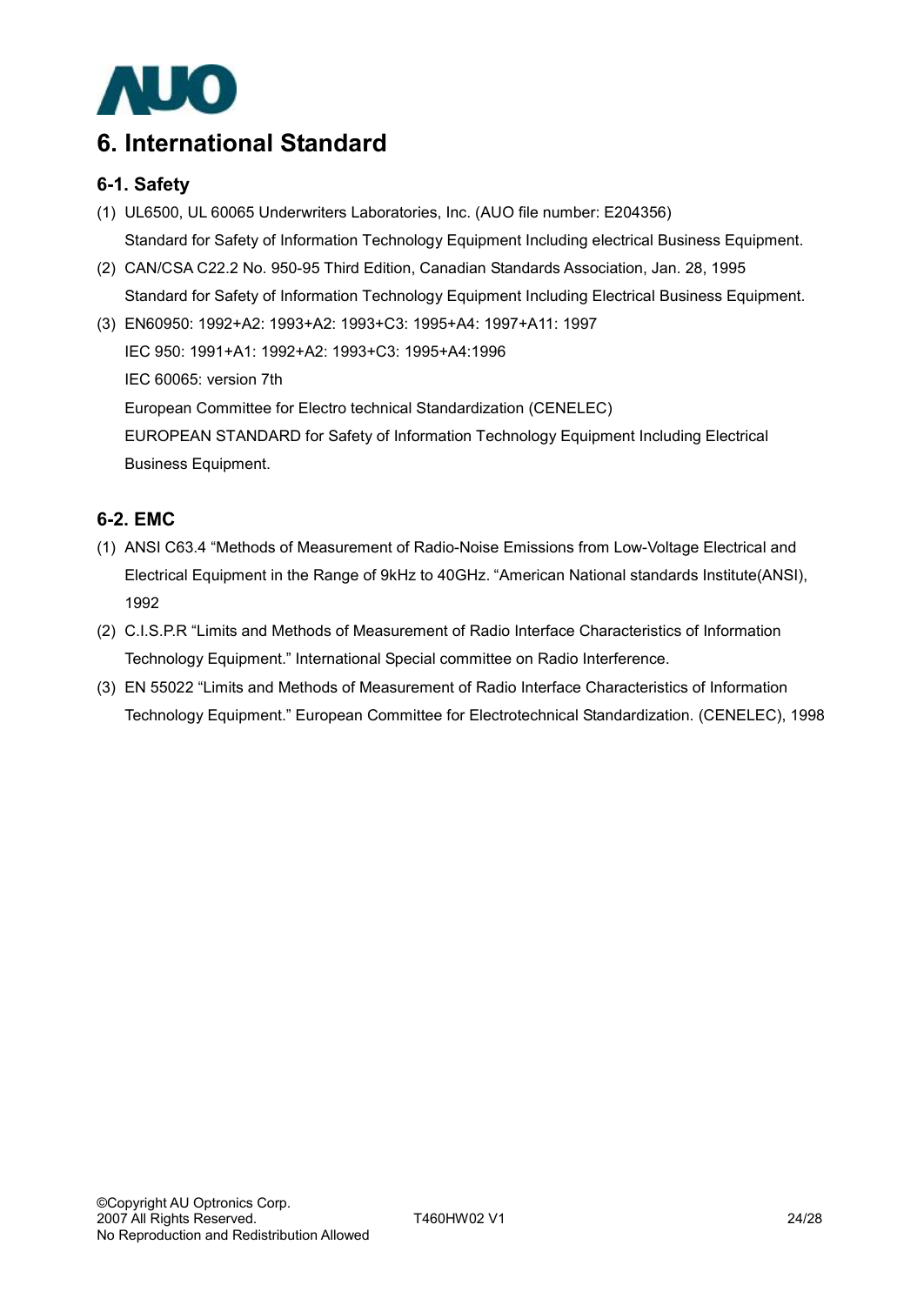

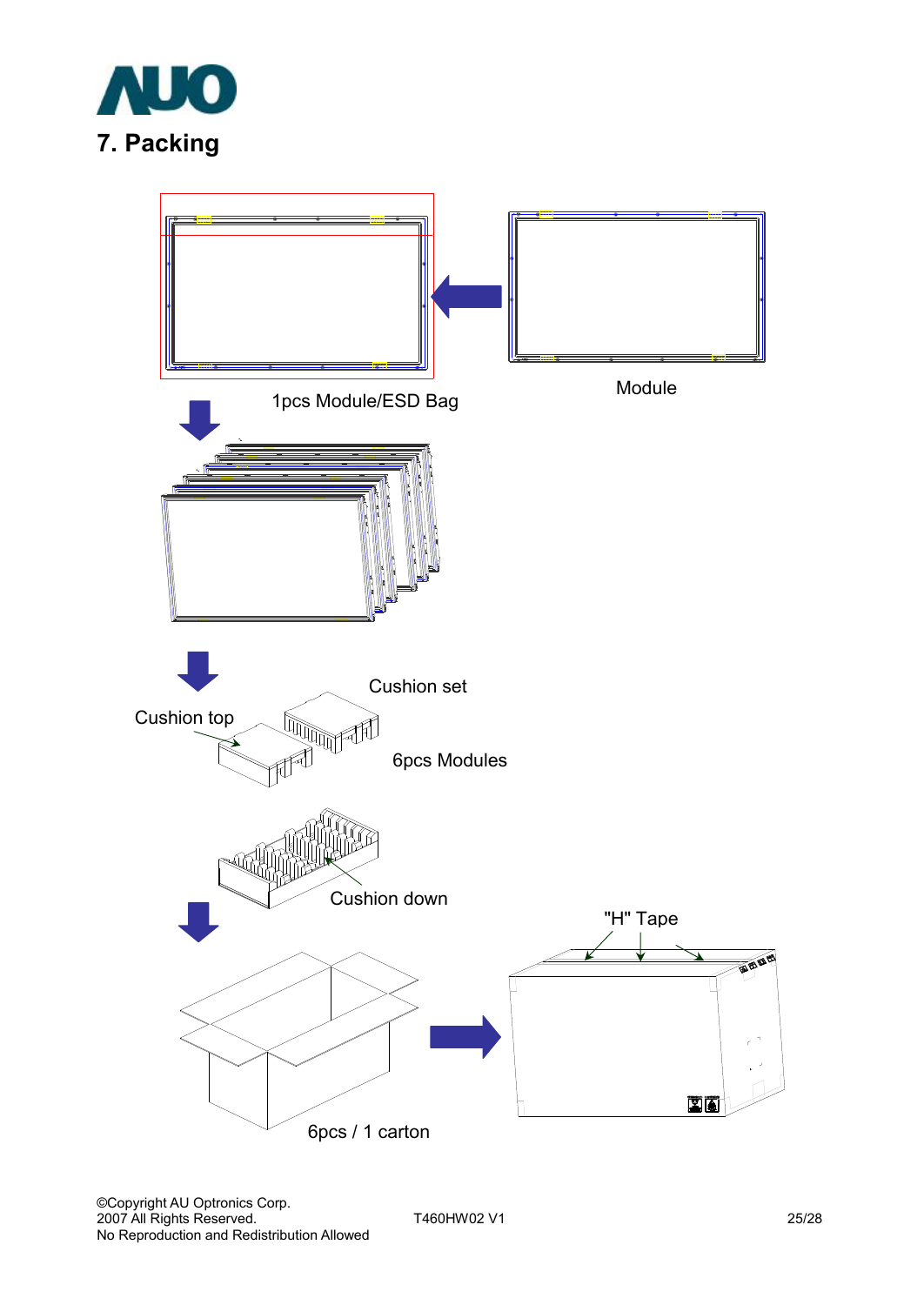

Please pay attention to the followings when you use this TFT LCD module.

#### **8-1 MOUNTING PRECAUTIONS**

- (1) You must mount a module using holes arranged on back side of panel
- (2) You should consider the mounting structure so that uneven force (ex. Twisted stress) is not applied to module. And the case on which a module is mounted should have sufficient strength so that external force is not transmitted directly to the module.
- (3) Please attach the surface transparent protective plate to the surface in order to protect the polarizer. Transparent protective plate should have sufficient strength in order to the resist external force.
- (4) You should adopt radiation structure to satisfy the temperature specification.
- (5) Acetic acid type and chlorine type materials for the cover case are not desirable because the former generates corrosive gas of attacking the polarizer at high temperature and the latter causes circuit break by electro-chemical reaction.
- (6) Do not touch, push or rub the exposed polarizers with glass, tweezers or anything harder than HB pencil lead. And please do not rub with dust clothes with chemical treatment. Do not touch the surface of polarizer for bare hand or greasy cloth. (Some cosmetics are detrimental to the polarizer.)
- (7) When the surface becomes dusty, please wipe gently with absorbent cotton or other soft materials like chamois soaks with petroleum benzene. Normal-hexane is recommended for cleaning the adhesives used to attach front/ rear polarizers. Do not use acetone, toluene and alcohol because they cause chemical damage to the polarizer.
- (8) Wipe off saliva or water drops as soon as possible. Their long time contact with polarizer causes deformations and color fading.
- (9) Do not open the case because inside circuits do not have sufficient strength.

#### **8-2 OPERATING PRECAUTIONS**

- (1) The spike noise causes the mis-operation of circuits. It should be lower than following voltage: V=±200mV (Over and under shoot voltage)
- (2) Response time depends on the temperature. (In lower temperature, it becomes longer.)
- (3) Brightness depends on the temperature. (In lower temperature, it becomes lower.) And in lower temperature, response time (required time that brightness is stable after turned on) becomes longer.
- (4) Be careful for condensation at sudden temperature change. Condensation makes damage to polarizer or electrical contacted parts. And after fading condensation, smear or spot will occur.
- (5) When fixed patterns are displayed for a long time, remnant image is likely to occur.
- (6) Module has high frequency circuits. Sufficient suppression to the electromagnetic interference shall be done by system manufacturers. Grounding and shielding methods may be important to minimize the interface.